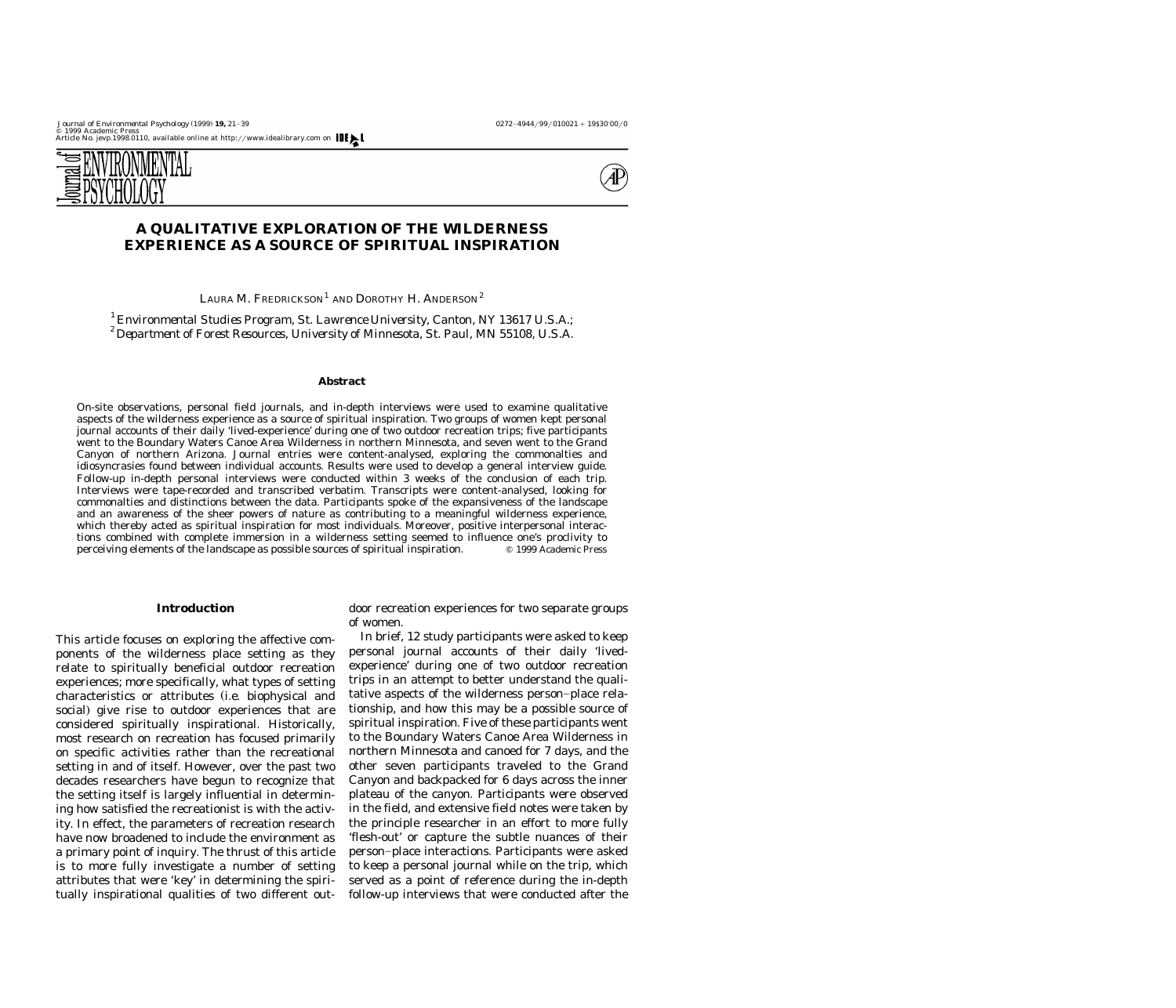conclusion of each trip. The interviews were transcribed verbatim and the resulting transcripts were then content-analysed using the constant comparison method. The final analysis revealed that there were specific landscape qualities and positive social interactions that heavily influenced the spiritually inspirational potential for each wilderness site.

### **Prior research and conceptual overview**

Various scholars within the fields of architecture, landscape architecture, and geography illustrate that specific places have the capacity to instill in people a meaningful 'sense of place' ([Tuan,](#page-18-0) 1974, [1977](#page-18-0); [Relph,](#page-18-0) 1976; [Buttimer](#page-18-0) & Seamon, 1980; [Sea-](#page-18-0)mon, [1980,](#page-18-0) 1987; [Brill,](#page-18-0) 1986). The term sense of place loosely refers to the idea that people have some positive affective sentiment for specific places, be they social, natural, cultural, or historic resources.

Similarly, much has been written to convey the notion that place is not just the backdrop against which a cast of actors come in and successfully engage in the act of 'play' (acting out their own personal scripts., but rather that 'place' itself is a meaningful phenomenon, and correspondingly, bestows deep meaning to the individuals who venture out onto the stage. Relph  $(1976)$  and others  $(Jack-)$ son, [1970;](#page-18-0) [Seamon,](#page-18-0) 1980; [Porteous,](#page-18-0) 1990; [Roberts,](#page-18-0) [1995;](#page-18-0) [Abram,](#page-18-0) 1996) contend that place is not just the 'where' of something, but that the landscape itself embodies meaning. However, such meanings vary according to the type of landscape and the personal history that a person brings to the particular setting.

[Roberts](#page-18-0) (1995) states that when an individual thoroughly experiences a place, one begins to gain a life that is full of quality and meaning, not simply in the material sense. For it is through one's interactions with the 'particulars' of a place that one creates their own personal identity and deepest-held values. In effect, it is through various place interactions that the individual begins to develop a deep psychological association with a particular geographic region, a specific locale, or even, perhaps, a certain spot that holds no significant meaning for anyone but the individual. One cannot help but develop some form of attachment to the various social and natural landscapes that one encounters and moves through in one's lifetime, and frequently the feelings one forms in response to a particular place can be especially strong and overwhelming.

Furthermore, leaders in the field of humanistic psychology speak of the 'peak' (Maslow 1976, 1982) and 'flow' experience (Csikszentmihalyi, 1990). These types of experiences are marked by a momentary loss of sense-of-self, where the usual subject/object distinctions break down and the individual becomes totally immersed in the present moment; leading to a more self-actualized state of existence when experienced on a frequent basis. Frequently these types of powerful or 'transcendent' experiences are experienced in a natural outdoors setting, and are usually the result of intense physical and/or emotional challenge. However, relatively little is known as to how much of an influence the natural environment itself has on the individual's experience. In addition, there are dimensions of the peak and flow experience that are common to the mystical or bliss experience described in great detail by both James  $(1902/1958)$ and Jung (1960, 1964).

Furthermore, much of the traditional research in environmental psychology has produced simplistic interpretations of the person-place interaction, relying heavily upon numerical scales to express an individual's preference for a particular landscape Ž[Schroeder](#page-18-0) & Daniel, 1981; Zube *et al*., [1982;](#page-18-0) [Ka-](#page-18-0)plan & [Kaplan,](#page-18-0) 1989). In particular, these studies have focused on the functional and visual components of the setting and have described various places merely in terms of their physical location and appearance. These preference scales, however, are somewhat limited and unsophisticated with regard to capturing fully the more affective responses individuals have to particular landscapes.

In addition, past research on 'place' and 'place attachment' has typically focused in a one-way direction, that of individual to place; often overlooking the relationship of place to individual, that is, the affective appeal that place impresses *upon* the individual. Moreover, as the directional relationship of place to individual has been somewhat neglected, a limited understanding exists of what constitutes 'place' and the ways in which an individual might experience place as a source of spiritual inspiration. Furthermore, it has been loosely suggested that perhaps place itself serves as a genesis in forming one's own personal spirituality (McDonald & Schreyer, 1991).

Concomitantly, individuals who engage in recreational behavior(s) within these landscapes accrue a variety of benefits from their recreational experiences. In drawing on literature from the fields of recreation and leisure studies, past research suggests that individuals accrue some type of benefit( $s$ )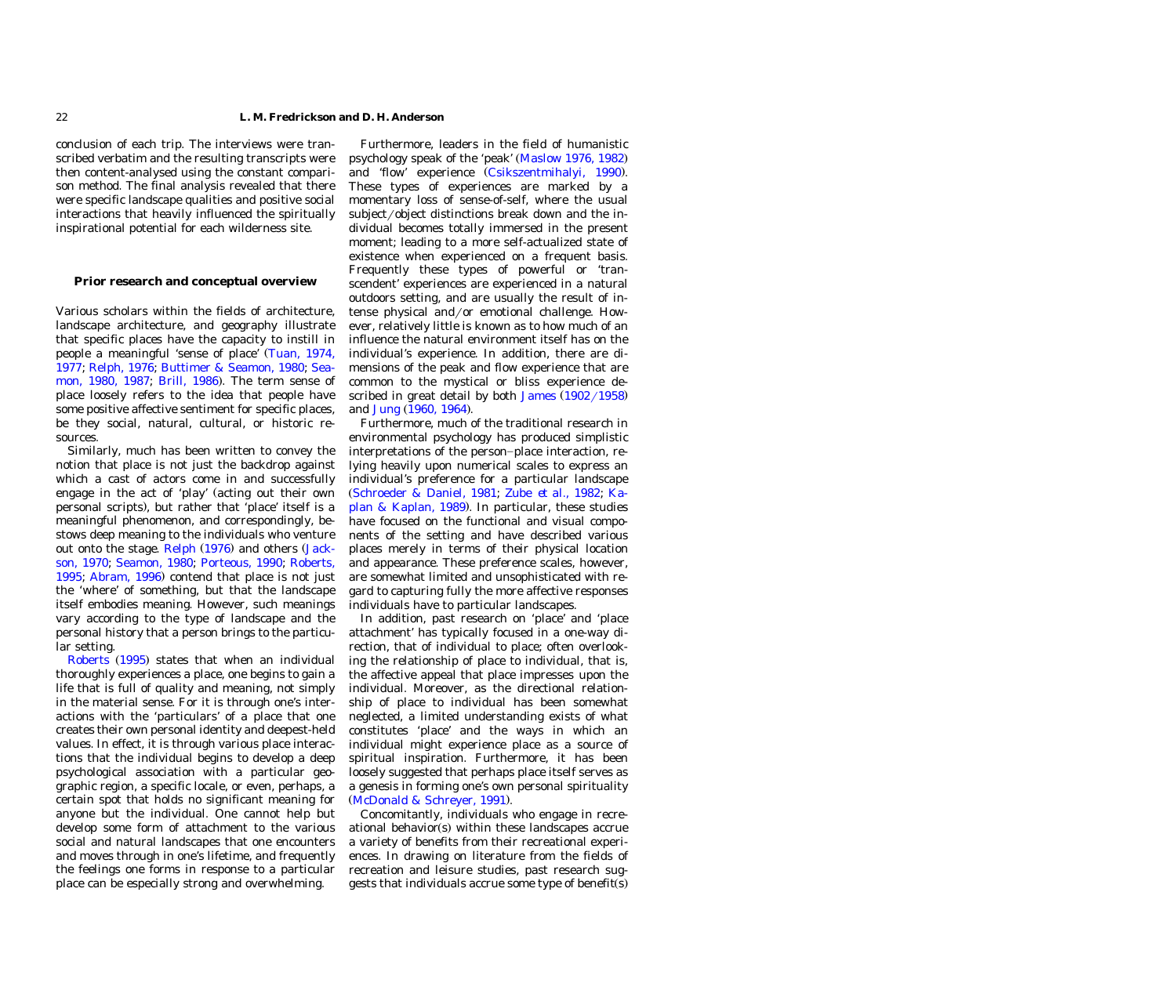from positive recreational engagements ([Driver](#page-18-0)  $\&$ [Brown,](#page-18-0) 1978; [Driver,](#page-18-0) 1988; [Driver](#page-18-0) *et al*., 1991.. Benefits as described within the context of leisure and recreation are defined as an improved condi $tion(s)$  or prevention of worsening of a condition $(s)$ that accrue to individuals, groups, or both ([Driver](#page-18-0) *et al.*, [1991](#page-18-0)). More specifically, benefits as described by Driver and his colleagues fall into four general categories. Benefits can be either:  $(1)$  personal;  $(2)$ social;  $(3)$  economic; or  $(4)$  environmental in nature. Personal benefits are tied to issues of health and psychological well-being, self-image, and selfsatisfaction. Social benefits include family stability, community pride, and cultural identity. Economic benefits are tied to individual productivity, tourism and recreational goods. Environmental benefits result from environmental health and protection, at-titudes, and investment in natural areas ([Driver](#page-18-0) *et al.*, [1991](#page-18-0)). These benefits affect not only the mind and body of the individual, but can also affect community structure, economic sustainability, and environmental costs of future generations.

[Stringer](#page-18-0) and McAvoy (1992) found that the wilderness environment itself, and particularly the activities one engages in while out in the wilderness are conducive to furthering one's spiritual development. Additionally, Stringer and McAvoy attempted to identify the most salient factors that give rise to one's individual sense of spirituality within wilderness-based experimental programs and found them to be:  $(1)$  sharing personal thoughts and opinions with other members of the group; and  $(2)$  being in a wilderness environment. However, Stringer and McAvoy did *not* explore specific environmental (i.e. biophysical and social) features that could contribute to one's sense of spirituality in the natural setting; moreover, those that served as a source of spiritual inspiration.

Additional research by [McDonald](#page-18-0) and Schreyer  $(1991)$  found that the wilderness experience itself creates a unique combination of extreme states of consciousness and increased sensory acuity which can lead to the more *meaningful* aspects of outdoor experiences. They further suggest that visual, gustatory, olfactory, auditory, and kinesthetic cues are enhanced or heightened when in a wilderness-like setting. Additional findings by Beck (1987) support the notion that the wilderness-like setting often heightens one's level of sensory awareness, resulting in 'peak' or optimal experiences as previously described (Maslow, 1976, 1982). Moreover, it is this unique combination of extreme states of consciousness and heightened levels of sensory acuity that may be particularly inspirational with regard to

one's sense of personal spirituality. However, this approach to recreation and leisure research may still be overlooking the vast array of environmental features that may cue a more affective interaction with a particular place.

To bring things into focus, several place-related concepts such as 'sense of place', 'place attachment', 'sacred space', and 'sense of the divine' were used as the starting point in exploring possible linkages between the wilderness place setting and the spiritual benefits that individuals accrue from the wilderness recreation experience. Moreover, in as much as these place-related concepts are conceptualized as emerging *from* the natural landscape, there might be specific setting attributes that trigger or give rise to *meaningful* experiences in nature. When this occurs, it may lead to more long-term spiritual benefits off-site. It is speculated that when the individual leaves the setting, various off-site spiritual benefits may continue to be realized due to the *meaningful* experiences they had in nature. However, these off-site benefits could quite possibly lead to a more psychologically-balanced state of being and environmentally-sound way of being in the world.

Clearly, this type of broad inquiry requires a longitudinal analysis. This paper should be viewed as the first phase of a much broader, long-term research agenda which ultimately aims to explore the more long-term, off-site spiritual benefits accrued from the wilderness experience. It is important to recognize that the remaining sections of this paper will focus specifically on the results from the first phase of this long-term research agenda. In effect, this study attempts to move beyond past research by focusing its analysis on the array of biophysical, social, and managerial setting attributes that characterize the wilderness place setting. Additionally it attempts to establish a deeper understanding of how these factors serve as the source or seedbed of spiritual inspiration  $(Figure 1)$ .

### **Methodology**

When designing this research it was recognized early on that specifically *how* individuals experience the wilderness place setting and the meanings they associate with it are highly subjective. Therefore, the qualitative method of naturalistic inquiry was employed throughout all the phases of this study ([Lincoln](#page-18-0) & Guba, 1985; Miles & [Huberman,](#page-18-0) [1994](#page-18-0)). Ultimately, there was no *a priori* theory that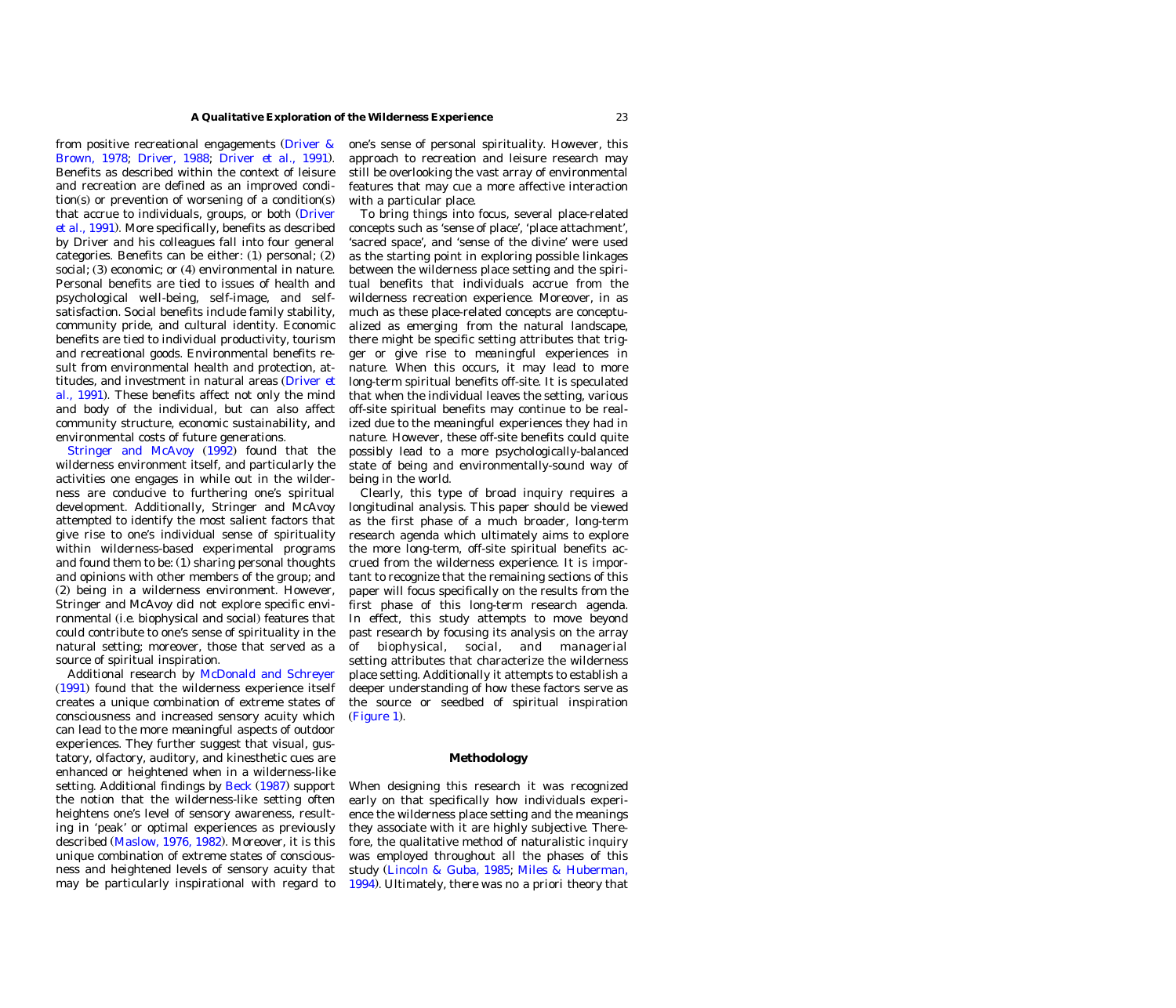<span id="page-3-0"></span>

FIGURE 1. Relationship of place concepts with recreation benefits.

was being tested in this study, and instead emergent theories were cross-checked with participants throughout various stages of the study. More specifically, several sources of data were used in exploring the more affective responses to the wilderness recreation experience:  $(1)$  on-site observations;  $(2)$ personal field journals; and (3) follow-up, individual interviews.

On-site observations, though of limited value with regard to capturing the more affective or emotional aspects of the participant's experience, were necessary for establishing trust and rapport with the trip participants. Essentially, participant observations elicited information that could be explored to a greater degree in the follow-up in-depth personal interviews that occurred after the commencement of each trip. In addition, extensive field notes were taken by the primary researcher who went into the field. The observations were made at two different study site locations: (1) the Boundary Waters Canoe Area Wilderness located in northern Minnesota: and (2) the Grand Canyon in northern Arizona. These two sites were chosen due to the fact that they differ greatly in terms of their vegetation, geological, and climatic variations, and the researchers were interested in exploring whether or

not these variations significantly affected the spiritually inspirational aspects of the place setting and overall wilderness experience.

### *Participant selection*

In most qualitative naturalistic research it is quite common to narrow one's inquiry to focus on a subset of the larger population who is most apt to provide a wholistic understanding of the object or phenomenon under study; in this particular case, the 'phenomenon' under study was the wilderness recreation experience itself. In this instance, participants were selected using a purposive sampling scheme which targeted those women who:  $(1)$  were visiting the wilderness for recreational purposes;  $(2)$  were traveling with an all-women's group; and  $(3)$  had the intention of exploring the more contemplative aspects of the recreational experience rather than skill acquisition and physical development.

It is important to recognize that only women were considered for inclusion in this study. Prior research on recreation and leisure suggests that women tend to feel inhibited and less free to express their physical competencies when in a mixed-gender group (Henderson *et al.*, 1989). Furthermore, within the context of recreation and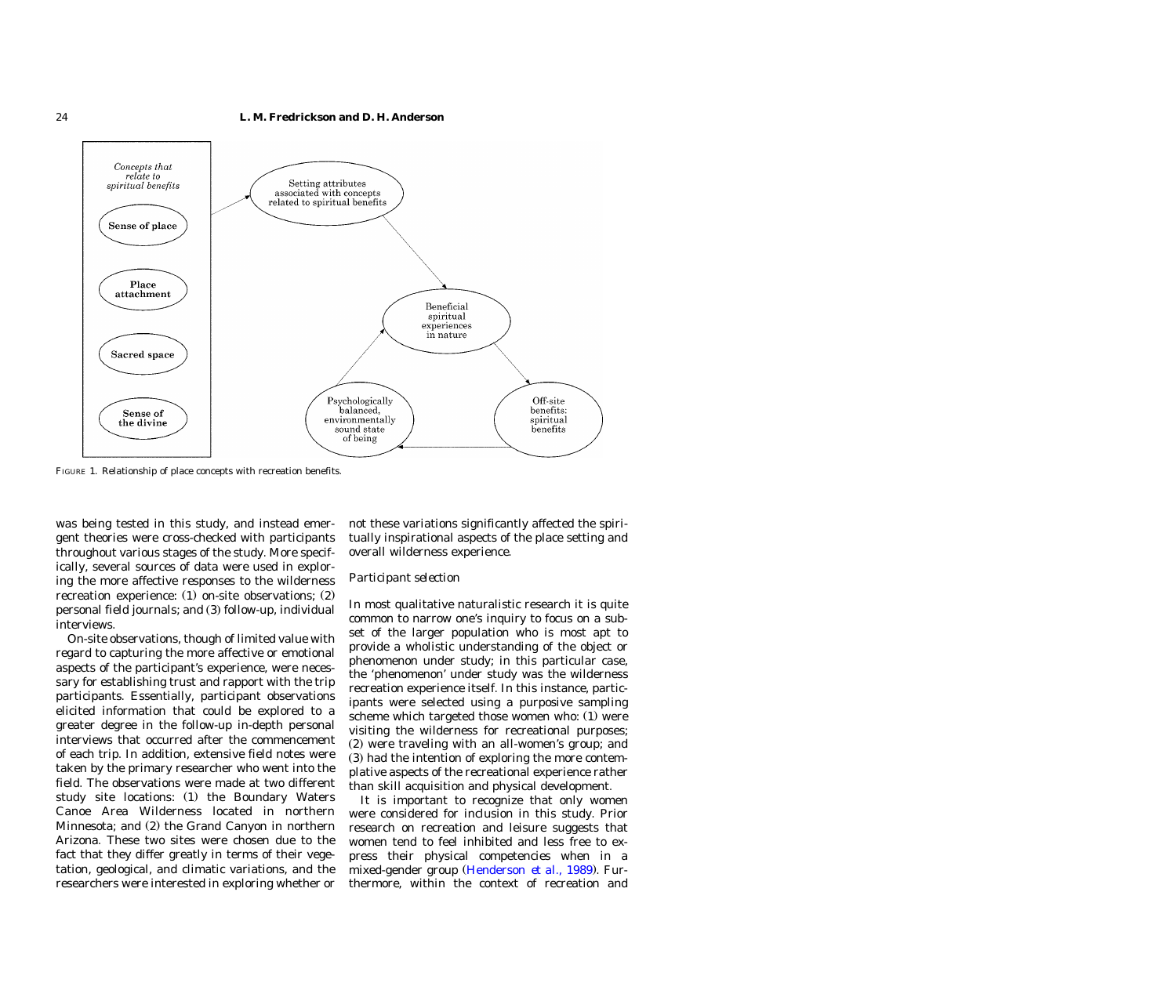leisure, [Iso-Ahola](#page-18-0) (1980) states that most small groups tend to experience some degree of group cohesion and bonding. Yet, it is suspected that this bonding effect becomes increasingly difficult to observe and is compounded by stereotyped sex roles and gender inequities when in mixed-gender groups ([Henderson](#page-18-0) *et al.*, 1989). [Colley](#page-18-0) (1984) also persuasively argues that within the context of recreational engagements women tend to take on sex role stereotypes when in mixed gender groups, hence limiting their experience. Therefore, in an effort to avoid the sex role stereotypes so often found in mixed gender groups and to ensure the likelihood of positive small-group bonding, the researchers deemed that it was important and necessary to select and study only women recreationists as a subset of the larger population.

The help of *Woodswomen*, *Inc*. was enlisted in identifying potential study participants. More specifically, permission was granted by *Woodswomen, Inc.* to go along as a participant-observer on two of their over 30 commercial outdoor adventure trips. *Woodswomen* is an outdoor adventure organization that is based in the Minneapolis area and has been running trips for women and girls since the mid 1970s. Both trips were advertized as beginner's trips, and neither required any previous outdoor experience.

Several months in advance, a letter was sent to all possible study participants which introduced the primary researcher and gave a brief overview of the study objectives. Letters of informed consent were also included, outlining what was expected of each individual should they agree to participate in the study.

### **Data analysis**

As previously mentioned, there were three primary sources of data for this study: (1) on-site observations which were made by the primary researcher;  $(2)$  personal trip journals which were kept by each individual participant; and (3) in-depth followup interviews that were conducted with each individual participant.

### *On-site participant observations*

On-site observations were used in an effort to develop a certain rapport with the study participants, and also to increase the level of trust with participants so as to solicit a more free-ranging and honest response during their interview sessions. To some degree, sharing the trip experience with the participants gave the researcher and the individuals a common context from which to start the interviews.

More specifically, the on-site observations were designed to note particular things such as how each individual responded to a variety of environmental stimuli including, for example, changes in the weather, daily travel agendas, notable interpersonal dynamics, and so on. In effect, the participant observations drew attention to potentially important information that could be explored further in the individual interview sessions.

In addition, a general site inventory was taken at each specific camping location, noting the different types of vegetation and wildlife that were present, and the types of management facilities available, if any. This information was recorded in a field notebook which was also used to record the daily weather conditions and to keep a detailed time-log of when particular activities occurred, and in what sequence.

# *Personal trip journals*

All 12 participants were provided with a notebook and were asked to keep a running account of their wilderness experience. In an effort to reduce research bias, instructions were kept very general, and participants were simply asked to record the thoughts and feelings that they had in response to the various settings they encountered on the trip. In addition, they were asked to include any thoughts and feelings they had in response to the various social interactions that occurred on the trip. Participants were instructed that the specific length or format of the daily entries did not matter much, as long as they were developing some type of on-going dialogue with themselves about the overall trip experience.

Upon completion of each trip, the journals were given to the primary researcher, a duplicate copy was made of each of the participants' journal entries, and the original journal was then sent back to each participant. The journal entries were contentanalysed within 2 weeks of getting back from each trip, and compared to the on-site participant observations and field notes taken by the primary researcher. The content analysis consisted of multiple consecutive readings of the journal entries, constantly comparing the common themes that were emerging from the various data sets. In this case the content analysis revealed common themes and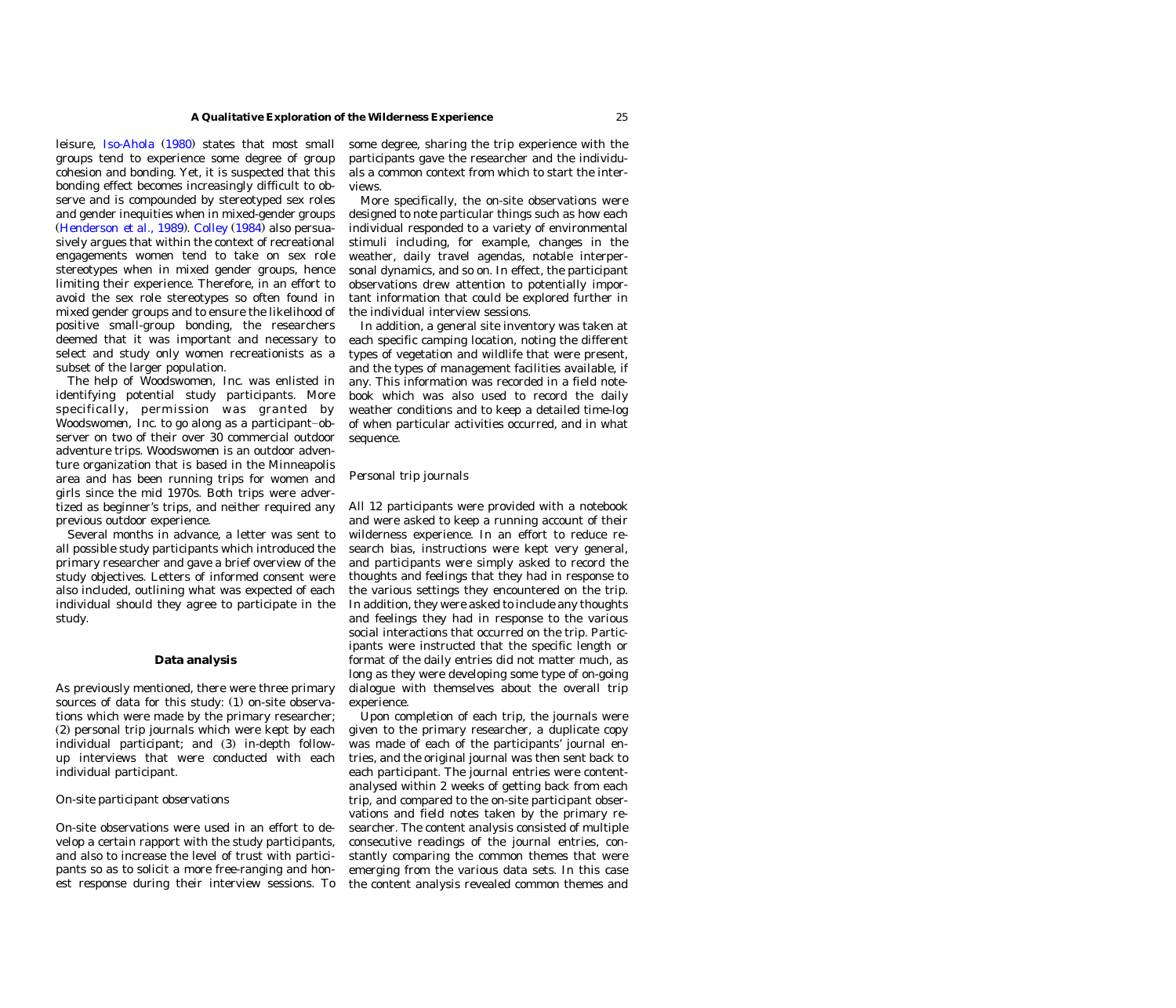meaningful events that seemed to require further probing in the individual interview sessions. In addition, the individual journal accounts were compared and contrasted to the field notes and the on-site participant observations kept by the primary researcher. Both elicited a rich mix of topics and issues to be explored in subsequent interview sessions.

# *Follow-up interviews*

Within 3 weeks of each trip, participants were contacted by phone for a personal, in-depth interview. All 12 interviews were conducted by telephone and tape-recorded to ensure reporting accuracy. All participants had given prior consent to having their conversation recorded. A general interview guide was used for each interview, and was based on information that was gleaned from the participants' journals, and from the field notes and the on-site participant observations. More specifically, a general interview guide was used for each personal interview and included several basic demographic questions along with two key research questions. The two key research questions were designed to be open-ended in nature, encouraging participants to speak at length about the totality of their wilderness experience. In effect, the key questions were designed to determine the centrality and importance of the various setting attributes (i.e. biophysical, social, or managerial) that contributed to the more *meaningful* aspects of their trip experience, and to determine what attributes, if any, elicited spiritual inspiration. If deemed necessary, a series of probing or follow-up questions was then asked to elicit a clearer understanding on the part of the researcher.

All tape-recorded interviews were then transcribed verbatim onto a word processing package and a hard copy was produced for each interview. The constant-comparison method was used during final analysis, and consisted of a series of multipleconsecutive readings of the transcripts. This allowed common themes and categories to simply 'emerge' from the data, and an on-going coding scheme was developed early on in this stage of analysis to help manage and interpret the data. More specifically, similar segments of text were 'flagged' with a colored tag which indicated a reoccurring theme or pattern. The categories changed and grew with each consecutive reading until finally, certain themes emerged as being more important than others.

### **Results**

### *On-site participant observations*

Overall, when reviewing the on-site participant field observation, it appeared that the wilderness experience had had a profound effect on most of the participants. While out in the field it was observed that most women were somewhat in awe of the relatively pristine and remote characteristic of the environment they encountered, and many commented throughout their trip as to how far removed they felt from modern civilization. Most made verbal comments throughout the trip about how different the setting was from their everyday lives, and many spoke about the thrill of being exposed to the sheer powers of nature. For many participants it appeared that they were both enlivened and mystified by being in such an untamed and 'wild' landscape. Many participants discussed among themselves what it must have been like to travel through the area for the first time, comparing their travels to the Native Indians who had at one time lived in each of the two wilderness areas.

Additionally, participant observations revealed that there was a certain camaraderie that quickly developed between and among the individual members of each group. And in general, most participants appeared to deeply respect and trust the other participants. It was noted that none of the women knew each other prior to taking the trip, and yet it was striking to witness how quickly the group bonded and the degree to which they continuously offered each other physical and emotional support. For instance, the physical terrain of each of the two wilderness areas visited was physically challenging and many participants were faced with a degree of physical challenge they had not expected. For example, the trails in the Grand Canyon were often steep and especially narrow, making hiking with a heavy pack challenging, and frequently the women would extend a steadying hand to one another, helping to navigate the especially precipitous terrain. Typically, at the end of each day, the women would gather around the cook stove and review the day's events, noting their accomplishments and disappointments, sharing their feelings, and listening intently to one another describe the landscapes in terms of how it had 'touched' them throughout the day.

Neither of the trips were marked by any unforeseen event. Both trips lasted for 7 days and the daily routine consisted of rising with the sun, eating breakfast as a group, making the day's travel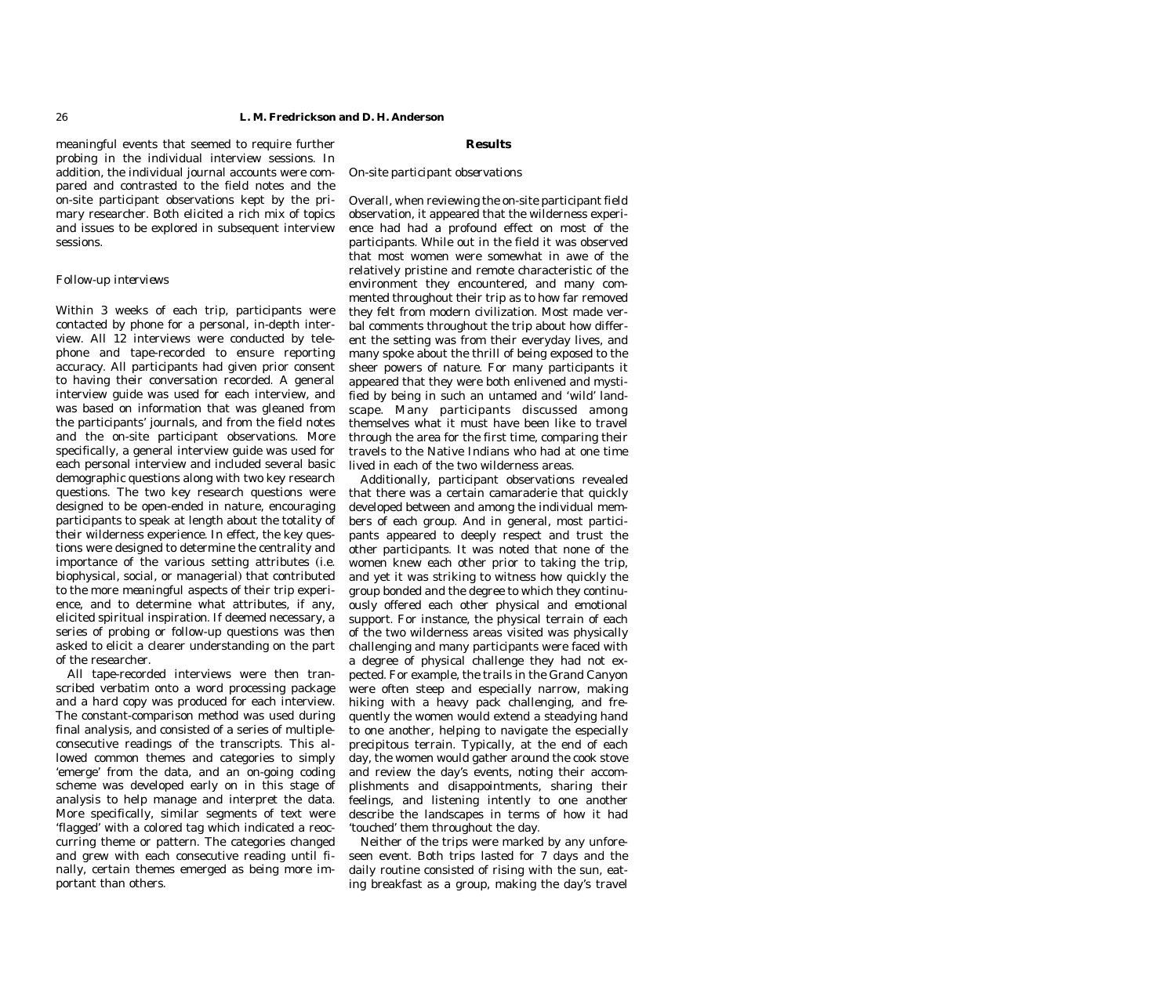plans, breaking down camp, hiking or paddling for several hours (breaking only briefly for rest-stops and lunch), and then establishing camp by around four in the afternoon, at which point the participants were free to do as they pleased for a few hours. Typically this was when the participants wrote in their journals or ventured off alone, exploring the landscape immediately surrounding camp. The group reconvened and usually cooked dinner as a group and then turned in shortly after sunset.

### *Personal trip journals*

After multiple consecutive readings of the participants' journal entries it became evident that there were several factors that had most significantly influenced their wilderness experience. For example, most wrote in their journals about the importance of traveling in an all-women's group, noting how rare it was to be traveling with just women across the wilderness landscape. Many made entries about the unusually uncommon level of support and encouragement that they had received from perfect strangers. In addition, many participants spoke about the excitement of being in 'real' wilderness which gave them ample opportunity to freely explore their physical surroundings, which for many had the effect of getting in touch with their physical senses again.

However, the wilderness environment did pose certain physical challenges and several participants wrote about having feelings of *fear* or *uncertainty* in response to particularly challenging events, such as sitting out a particularly harsh thunderstorm one evening for those women who visited the Boundary Waters. But more frequently words such

as *uninhibited*, *peaceful*, *whole*, *refreshed*, *joyful*, *in tune*, and *enraptured* were used to describe the daily 'lived-experience' of the individual participants.

After multiple consecutive readings of the participants journals it became clear that there were several identifying themes that were common to each of the participants' wilderness experiences (Table 1). For example, most participants viewed this trip experience within the larger context of their lives lived elsewhere, making occasional comparisons between what had occurred on the trip vs that at home. In this instance the code 'con' was applied to phrases that dealt mainly with this theme. In addition, in reviewing the individual journal accounts, it became quite clear that the participants had two distinctly different ways in which they related to the world and people around them, and a code of 'way' was assigned to those segments of text that centered on this theme. For instance, some participants described aspects of their wilderness experience in a very embodied way, describing the landscape as if there was some deep connection between themselves and the natural world. In contrast, others described their relationship to the natural environment as if they were somewhat removed from the setting itself.

The code 'per', which stands for perspective, was ascribed to segments of text that described the individual's way of thinking about a given situation that was not bound to the particular setting itself, but instead was about something far more general and broadly applied. For example, many participants wrote in their journals about things that were happening in their lives at home, or things that had happened in the past which seemed to

| Code | Descriptor                 | <b>Theme</b>                                                                                      |
|------|----------------------------|---------------------------------------------------------------------------------------------------|
| con  | Setting or context         | Contextual information                                                                            |
| way  | Way of locating<br>oneself | Understanding of oneself in relation to other people<br>and/or objects of the environment         |
| per  | General perspective        | Thoughts about a given situation that are not bound to a<br>particular setting                    |
| fea  | Feature                    | Tangible feature of the natural environment                                                       |
| ev   | Event                      | Specific event that left an overall impression                                                    |
| act  | Activity                   | Regularly occurring kinds of behavior                                                             |
| str  | <b>Strategy</b>            | Ways of accomplishing things: delegation of<br>responsibilities, negotiations between individuals |
| rel  | Relationship               | Unofficially defined pattern of social interaction                                                |
| feel | Feelings                   | Feelings specifically noted in association with a<br>particular event and/or situation            |

TABLE 1 *Key thematic codes*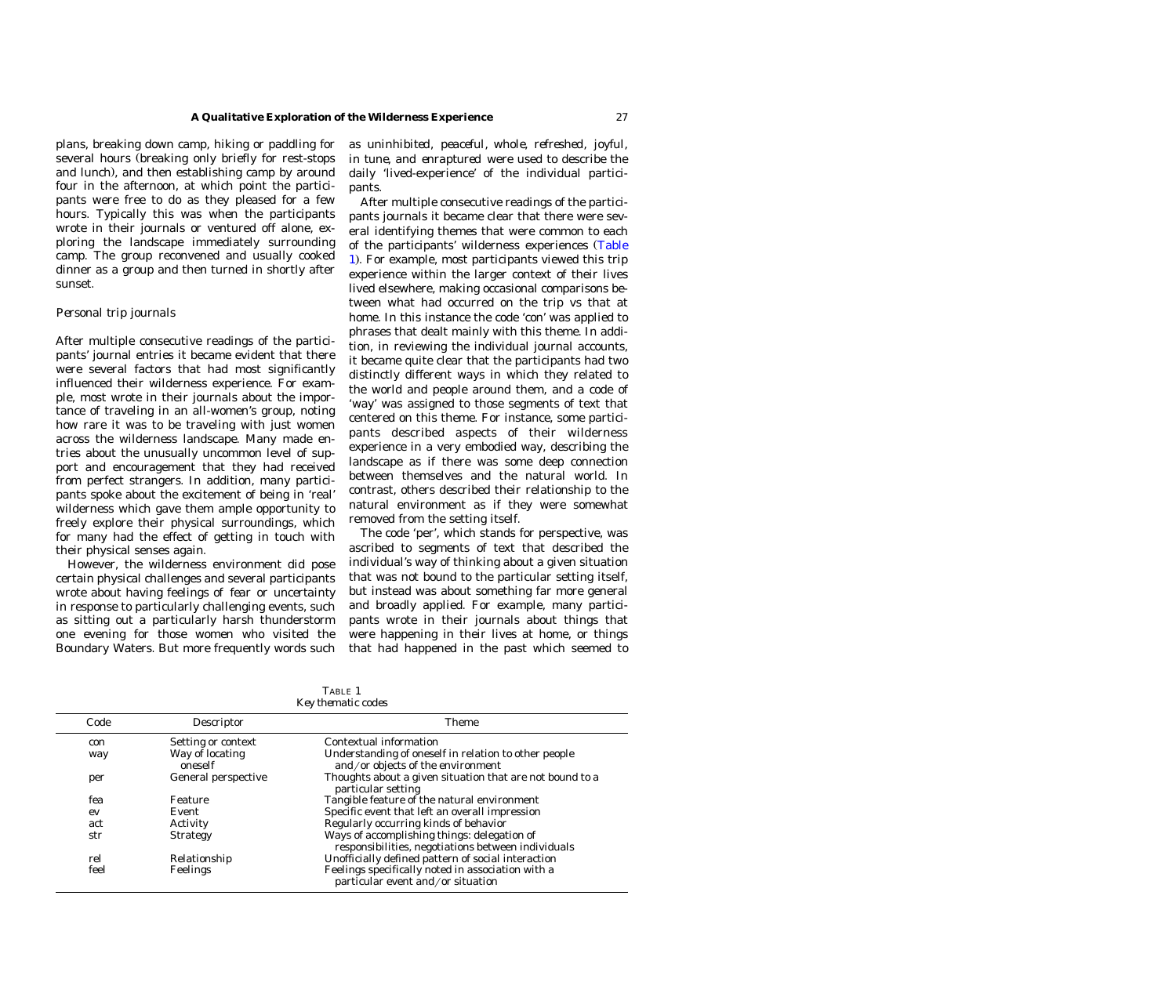hold particular meaning for the individual.

In contrast, the code 'fea' marked those segments of text that spoke about tangible features of the natural environment that appeared to have made a significant impact on the individual participant. For example, most of the women who visited the Grand Canyon commented in their journals at one point or another on the rich color and texture of the rock walls of the inner canyon. Another code that was frequently used was the code 'ev', which delineated sections of text describing particular events that appeared to have made an overall impact on the individual's experience. For example, the women who visited the Boundary Waters were exposed to a tremendous thunderstorm the second night into the trip, and all five participants wrote extensively about this event, chronicling the entire night's affairs.

Other coding categories included 'act', which stood for activities or regularly occurring kinds of behavior, and 'str', which stood for strategies which defined particular ways of accomplishing tasks such taking care of camp chores or negotiating a group decision. The code 'rel' was assigned to segments of text that spoke about the various relationships that had developed between and among the various group members. Finally, one of the most frequently used codes was 'feel', which specifically marked sections of text that described how the individual was feeling.

This phase of analysis served as a guide in developing a set of guiding questions that were then used in the individual interview sessions that were to follow. More specifically, several basic demographic questions along with two key research questions were designed in response to the information that had been gleaned from the participants' personal journals. In effect, the two key questions were designed to determine the centrality and importance of the various setting attributes in contributing to the more *meaningful* aspects of the participants' wilderness experience overall, and additionally, to determine whether the place setting itself was a source of spiritual inspiration, and if so, why?

More specifically, the first key question read as follows: 'Please recall the most *meaningful* aspects of your trip, and describe in as much detail as possible what actually occurred.' Follow-up questions included: 'Was there anything in particular about the landscape itself that caught your attention?'; 'Could you describe in detail the feelings you experienced at the time?'; 'Did you hear any particular sounds?'; 'What was the weather like?' and so

on. In effect, probing questions were asked in order to cultivate a more holistic understanding of the *meaningful* aspects of the participants' wilderness place experience. Moreover, these probing questions were asked in an effort to determine what effect, if any, particular biophysical, social, or managerial setting had impacted or influenced the individual's overall trip experience. Biophysical attributes include those things that make up the physical environment such as vegetation, geologic formations, water bodies, wildlife, and so on; whereas social attributes are those things that relate to the social atmosphere of the setting, including such things as the number of persons in an individual group, the various types of activities the group (or individual group members) engage in, and encounters with other groups or individuals. Managerial attributes include things such as the presence (or absence) of service facilities like campfire rings, pit toilets, or signage.

The second key question that was designed to gain insight into the individual's understanding of the metaphysical constructs of spirituality and spiritual inspiration read as follows: 'Could you give me a brief description of the word spiritual as you understand and define it for yourself, as well as the word spirituality?' Follow-up questions included: 'Thinking about the definition you just gave for the words spiritual and spirituality, in addition to what you think of when you hear terms such as sense of place or sacred space, did you find anything in particular about the setting to be particularly spiritually inspiring, and if so, why?' The follow-up questions were asked for two reasons. First, to determine whether the more meaningful aspects of their wilderness experience had any correlation to place-related phenomenon as previously described in an earlier section of the manuscript; and secondly, to determine what particular setting attributes, if any, had any bearing on the place being viewed as spiritually inspirational.

It is important to note that even though there were two separate and discrete key interview questions, the women addressed the two questions in a very global way, oftentimes elaborating on their answers to the second key question in relation to their response to the first key question. To provide an accurate account of precisely *how* the participants responded to the interview questions and in an effort to retain the richness of the data, the following results are organized around the central themes that emerged in response to *both* key questions, rather than presenting results to each key question separately.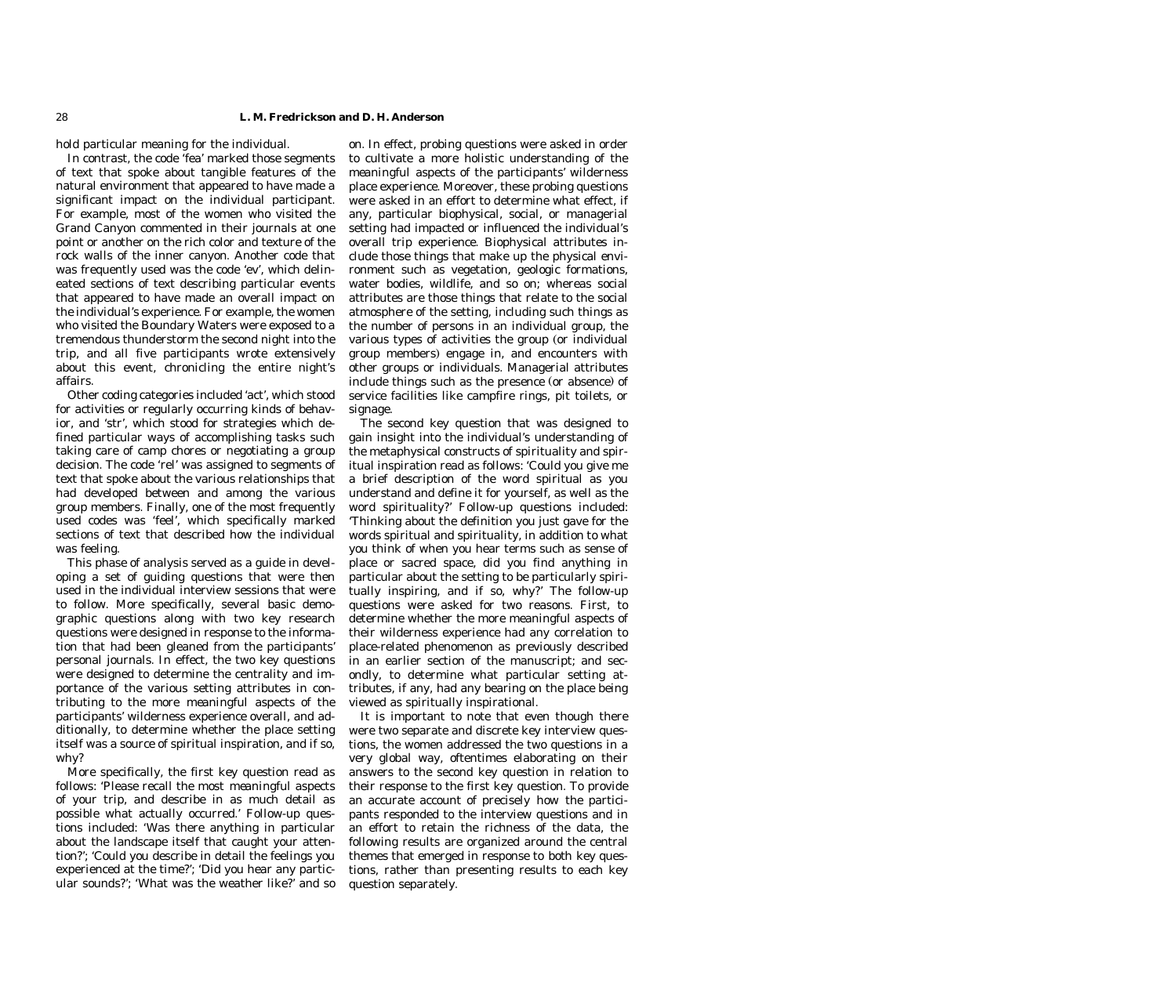### *Follow-up interviews*

Basic demographic questions revealed that study participants were between the ages of 26 and 55, with the average age being 47. All but one of the women were over the age of 45. Three of the twelve participants had had some prior outdoor recreation/camping experience, and yet only one of the women pursued outdoor activities on a regular basis. Only one of the women had previously spent an extended period of time in the wilderness. All of the women were working professionals, and all had had some post-secondary education ranging from at least 2 years of college to four women who held advanced graduate degrees. All 12 participants were White. Nine out of the twelve were married, or had been at one time, and all had at least one child. One participant belonged to an organized religion, the remaining 11 women claimed no formal religious affiliation.

After multiple consecutive readings of the interview transcripts several common themes began to emerge from the data. There were two overarching themes that emerged in response to *both* key questions from *both* groups of participants: (1) the importance of being with an all-women's group; and (2) the importance of being in *bona fide* wilderness (Table 2). These two overarching themes characterized the participants' responses to the first key question which probed the overall *meaning* of the wilderness experience; in addition to the responses received for the second key question, probed their self-definition and understanding of that which is 'spiritual' and correspondingly, that which they found spiritually inspirational. However, in addition, there were several other common themes that emerged from the data, yet most of these other themes simply underscored or emphasized the two main overarching themes.

## *Importance of being with an all-women's group*

Most of the participants had a great deal to say about how the all-women's aspect had contributed to the more *meaningful* aspects of their trip. Many testified to having grown both physically and emotionally from having had the opportunity to share their life's joys and sorrows with other women who were willing to 'really listen' and to be nonjudgmental, and who were also actively supportive of what they had experienced both physically and emotionally while on the trip. Additionally, many claimed that had they not taken this trip they would not have had the chance to regain a sense of 'connectedness' and 'meaning' in their lives elsewhere.

*Group trust and emotional safety.* Many of the 12 participants spoke repeatedly of the centrality and importance of being in an all-women's group and stated that being with a group of other women had contributed greatly to their wilderness experience. When exploring this theme more fully, most women suggested that it was the on-going emotional support and continuous verbal encouragement they had received from other group members that had contributed most significantly to the more *meaningful* aspects of their trip. Several times throughout the interviews the topics of 'emotional safety' and 'personal bonding' came up. When exploring these issues further, it was found that the level of emotional support and verbal encouragement they had received from other group members was somewhat unusual. In that, most women felt they did not receive this same degree of emotional support from family and significant others back at home. In fact, most of the women commented that they were more used to giving out encouragement, rather than receiving encouragement from others.

*Sharing common life changes.* For most of the participants, this was the first time they had been away from their families or careers, and for many this was the first time that they had done any extensive camping/wilderness travel at all, let alone with an all-women's group. Additionally, many participants viewed this trip as a symbolic gesture of self-reward, done to acknowledge the years they had spent taking care of other people's needs instead of tending to their own on-going emotional and psychological needs. Most of the women

*Common response themes to key interview questions* Importance of being with an all-women's group Importance of being in bona-fide wilderness Group trust and emotional support Theorem 2011 Direct contact with nature Sharing common life changes **Periods** Periods of solitude Noncompetitive atmosphere **Inherent physical challenge** 

TABLE 2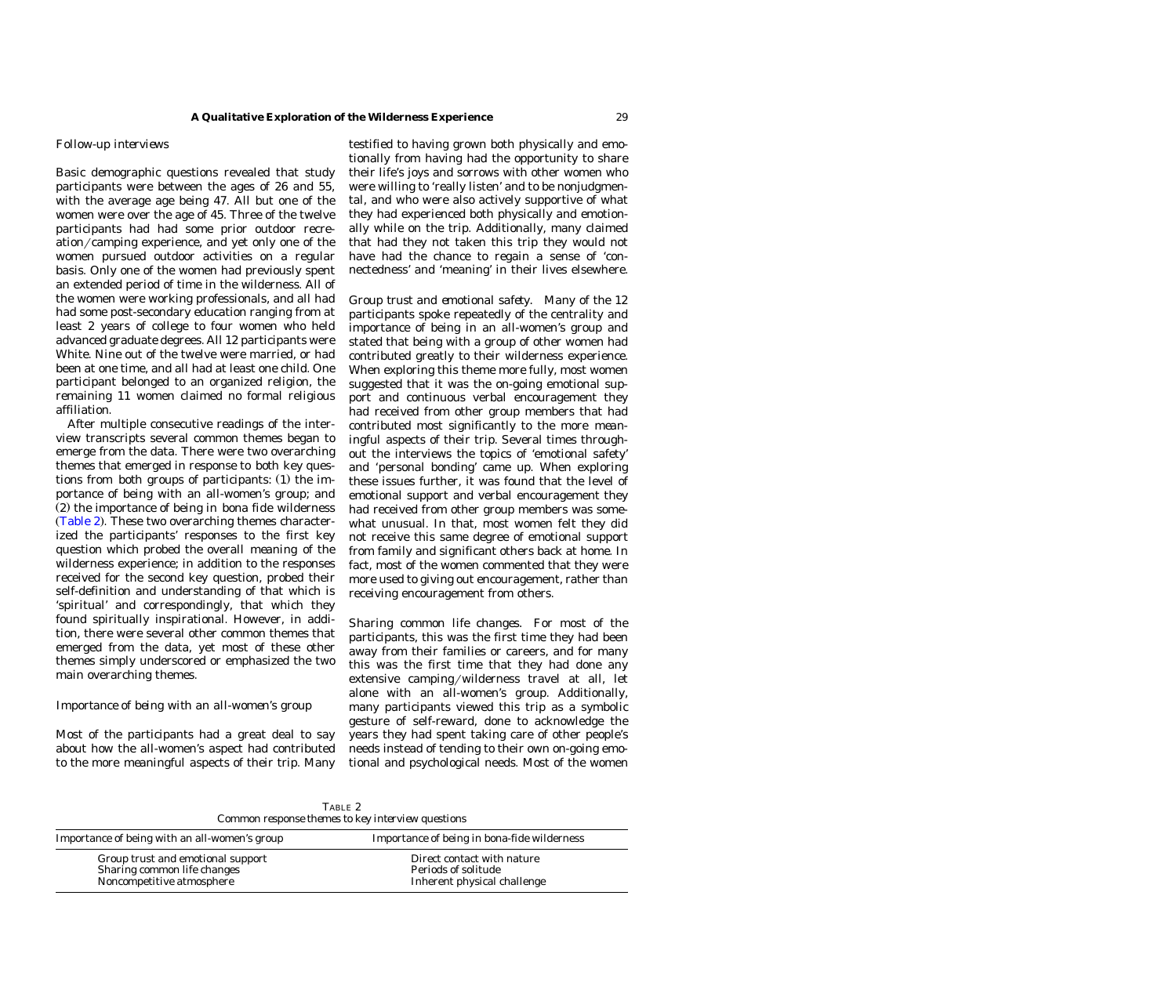were over the age of 45 and all had recently dealt with some major life change in the past (i.e. death of a loved one, major career change, deterioration of personal health, and so on), so for many of these women this trip was an opportunity to step away from the stresses of life back at home, and gave them a chance to connect with other women who were facing similar life challenges.

*Noncompetitive atmosphere.* Not only did the level of emotional support and encouragement contribute to the more meaningful aspects of the participants experience, but for many this contributed to the more spiritually inspirational qualities of the trip as well. Additionally, it repeatedly arose in the interview sessions that for many of these women what made their wilderness experience especially meaningful was the fact that there was virtually no reason to be anyone but themselves. Many participants commented frequently on how relaxed and easy it was being in a noncompetitive atmosphere. In probing this further, several women suggested that it was because of this noncompetitive atmosphere that they felt psychologically secure, and were therefore more open and receptive to fully experiencing the grandeur and beauty of the landscape around them. Additionally, many claimed that had they not taken this trip they would not have had the opportunity to experience this grandeur, nor the opportunity to regain a sense of 'connectedness' and 'meaning' in their lives elsewhere. The following excerpts are used to illustrate the centrality and importance of being with an all-women's group for many of the participants.

The strongest part, the thing that I remember the most is just the interaction with all the other women {slight pause} which to me was equally important as being in this beautiful setting. You know, the natural setting was a wonderful place, but it was the interactions with all of these women that was truly inspirational to me. I have just never encountered that kind of cooperation, in such a simple, gentle manner. **{long pause}** Maybe it *was* [italics] added] the place, the setting itself washed away all the other stuff {brief pause} all the artificial barriers that get in the way of first just being comfortable with yourself, and then being with a group of people you haven't met before. All I know is that being on this trip with other women made it [the trip] incredibly meaningful to me. (Boundary Waters trip participant, age 43)

I think that the acceptance I felt overall from the other women played a major part in my experience because I was made to feel so comfortable early on. I think that that had a lot to do with why I felt so clear and spiritually in-tune the rest of the trip.

... I found it incredible that we all just helped each other out and were constantly there for one another. I mean sure, the leader set a good example, but how often do you get together with complete strangers and hit it off. I think the fact there were no men there was significant for me. I didn't feel any pressure to be anything else than who I am, and I certainly didn't feel threatened by any of the women there.  ${slight\; pause}$  If anything I felt like they were really there for me, even when I was struggling to make it [hiking] and didn't think that me knees would hold out. It was great how we moved together as a team, and everyone really seemed to have genuine respect for each other. The whole experience really got me inspired and I got to experience the power of being with all women. {slight pause} It's something that I've never experienced before in my life, and I'm sure glad I did.  $(Grand \text{ Canyon trip participant}, age 45)$ 

#### *Importance of being in* bone fide *wilderness*

For some women the importance of being in an all-women's group appeared to be slightly more important than being in a beautiful physical setting in terms of the more *meaningful* aspects of the trip overall. In many instances the biophysical aspects of the environment, such as the verdant vegetation for those who visited the Boundary Waters, or the noticeable stillness of the desert landscape for those who went to the Grand Canyon, was somewhat overshadowed by the positive social dynamics that had occurred between the various participants. However, when asked to describe their wilderness experience in greater detail, it became apparent that certain biophysical elements of each specific site had in fact contributed greatly to their experience overall. In addition, it appeared that it was the biophysical attributes that rendered each site as spiritually inspirational, and presupposed a more contemplative and self-reflective interpretation of the trip experience overall. One of the themes that consistently arose in the individual interviews was the importance of being in a *bona fide* wilderness area; in other words, that the trip itself had taken place in a pristine setting, away from the trappings of modern civilization.

*Direct contact with nature.* For many participants this was the first time they had ever been out in a vast, remote wilderness area, and correspondingly, this had a very powerful and moving effect on many of them. In probing this point further, it became clearly evident that many of the women experienced a great sense of freedom and release from simply having the opportunity to go out and explore, rediscovering the sights and sounds of nature. So even though the positive social dynamics of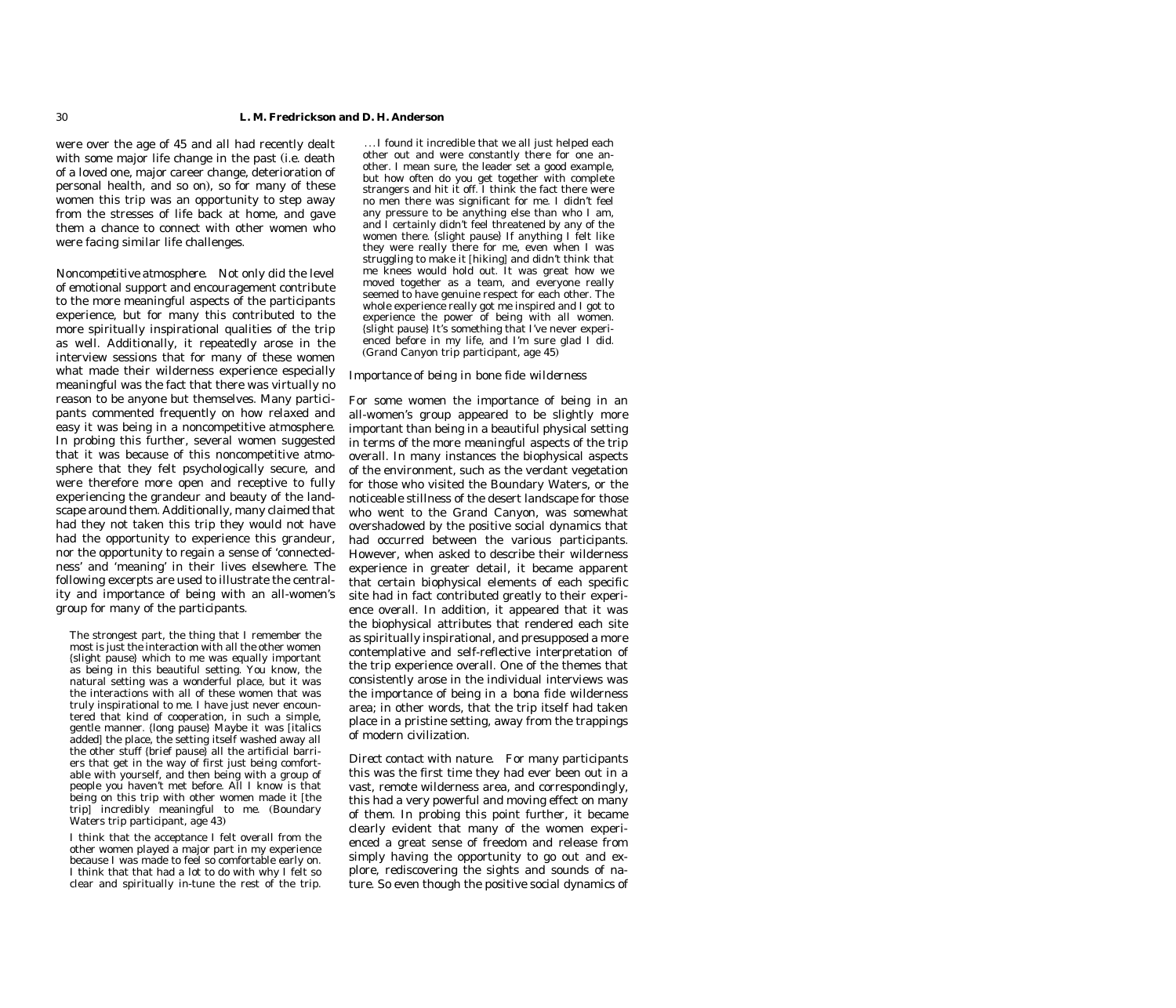the trip left a lasting impression on most of the participants, there was an even stronger tendency to recall in great detail how various tangible features of the natural environment had also greatly contributed to their overall wilderness experience.

For example, participants who went to the Boundary Waters frequently mentioned how exhilarating it was to hear or see various signs of wildlife, or to feel the weather gradually shifting before a storm. Participants in the Grand Canyon frequently mentioned the significance of being out under an open sky, sleeping without a tent and being able to vividly see the stars at night without interference from any other light sources. In effect, this direct contact with nature inspired many participants to identify that they very rarely 'experienced' the natural world in their every day lives elsewhere, and yet in doing so, it helped them to 'get in touch', as one participant stated, with more important spiritual matters. The following excerpts were chosen to help illustrate the importance of having this direct contact with nature as a means to introspection and deep contemplation.

It was so incredible being able to hear the birds, yeah, and just the crunching of animals all around us. Walking through the brush, I mean, we were really bushwhacking. The sounds of the forest, the snapping of the twigs, hearing the tiny sigh of the wind through the treetops at night. We didn't always get that when we were carrying canoes and packs and stuff across the portages. But at the end of the day, when we were left on our own to go and explore that was when I felt like I was in-touch. {brief pause} Those certain areas where the moss was real thick and you just felt your foot squishing around. It all felt so natural, so real. That kind of stuff, the feeling of being in a natural surrounding and getting back in-touch with all the really important stuff in life. I don't often experience that here [at home] because I'm too distracted by other responsibilities. (Boundary Waters trip participants, age 47)

I remember crawling out of my tent and creeping down to the water's edge and watching the pale moonlight dance across the surface of the water. And there across the lake was a beaver, slapping its tail against the water. I couldn't see it, but knew it was there, letting me know that we were in its territory. I mean, I felt such a sense of peace hearing that sound. And I thought to myself, what a simple lifestyle this is, being attuned to the sights and sounds of nature. It made me realize that I needed to clear out the hecticness [sic] in my everyday life. (Boundary Waters trip participant, age 43)

I remember the way the moon rose up over the canyon wall and then cast shadows over the entire canyon floor. I loved just lying there and staring up

at the stars and being able to pick out Orion's belt and being filled with this sense of infinitude. It made me love going to bed at night to experience this feeling all over again ... I felt a complete merging with the surrounding environment. Instead of sitting back and observing it, it's like I was moving into it in some way, or rather it was moving into me ... It was pure shadow-play, being at peace with the night sky and the big, beautiful desert silence that simply held us all in a trance. (Grand Canyon trip participant, age 50)

*Periods of solitude.* Furthermore, it was during periods of solitude that many participants admitted to contemplating some of life's deepest questions. Many reported asking themselves questions such as: 'What is the purpose of my life now that I am older?'; 'What really matters in life?'; 'Where has my life gone?'; and 'What shall I do with the rest of my life?' When exploring this further in the individual interviews, several women suggested that they found it incredibly useful to engage in more contemplative and self-reflective thinking, as it seemed to help them maintain their own mental, spiritual, and emotional well-being. However, several participants also recognized that they did not regularly take time out of their every day lives to engage in this type of self-reflection, and many expressed deep regret and frustration for not doing so; as one participant stated, 'It's when I take that time out and just let myself 'be', without doing or acting, that I nourish my soul'. By the same token, more than half of the women indicated that these periods of solitude left them feeling rejuvenated and gave them a renewed sense of hope about the challenges that were waiting for them back at home.

When probed further as to the necessity of being in a wilderness environment for this type of self-reflection to occur, many suggested that there was something 'different' about being out in nature in the wilderness and being in nature at home. One participant suggested that the difference was all about having the opportunity to explore in an unfettered, unrestricted, undeveloped, and pristine environment. For several of the other participants what accounted for this 'difference' was that for some reason they experienced a heightened sensitivity toward the sights and sounds that were immediately surrounding them. When probed further, many of the women described this heightened sensory awareness as part and parcel to their definition of 'spiritual'. Therefore, it seems that having the opportunity for wilderness solitude was spiritually inspirational for several of the participants, and as one women stated: 'Being out here alone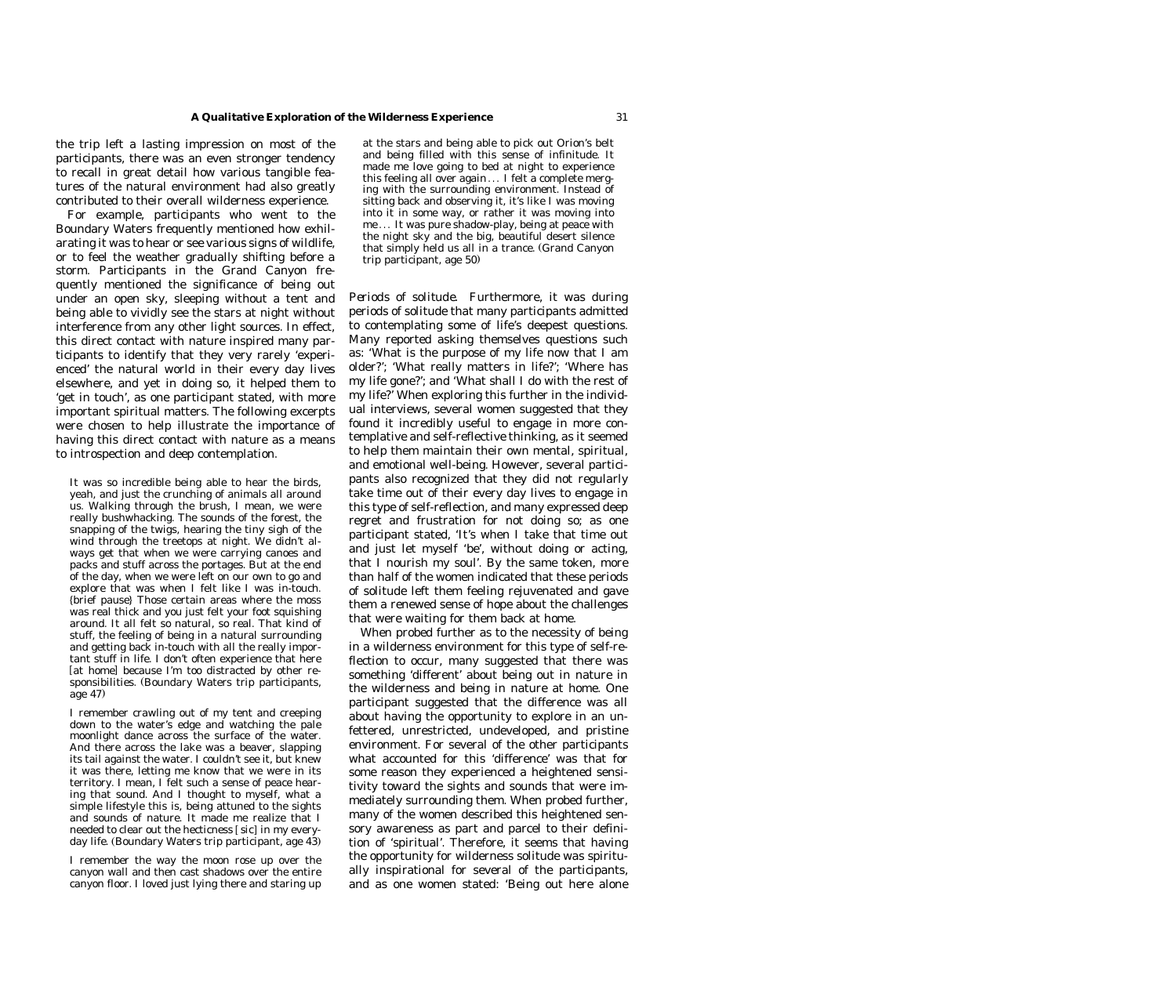allows my feet to roam free, and I find that my mind simply just follows ... it helps me to feel grounded again'. The following excerpts illustrate the centrality and importance of wilderness solitude in maintaining one's sense of spirit and overall well-being.

You understand what I'm saying {brief pause} in the sense that you have the chance to go back and take a breath of fresh air. Large areas of wilderness allow you to do that. Being in such a pristine, remote area let's me step back from my life and put it into perspective, to re-focus on the things that really matter. It's not the incoming call on line one that matters, but it's being able to gather the wood and boil the water and cook your own food. But it goes beyond just surviving. That {italics added} is where I can thrive. It's something about being put back in touch with the essential, miles and miles away from the nearest town or convenience store, that's when we can get in touch with our primitive selves. Out there in the wilderness I am able to see my life as simple and holy again. (Boundary Waters trip participant, age 45)

It was marvelous and wonderful those times when I could go off on my own, you know, after we got in to camp and all  $[at day's end]$ . Or early in the morning before everyone else was awake. I noticed more, I felt more.  ${slight\; pause}$  I felt more connected to myself and even to the other people on the trip after I took these momentary periods of solitude. The water and trees became more beautiful when I was able to go off by myself and just sit, perched on a rock away from the rest of the group. Not that I didn't like the other women and all, it's just that being alone is when I found my center. Times when I did that [going off alone] it was like returning to a place deep inside me, and visiting an older, wiser me  $\{slight$  pause  $\}$  even though I felt young and vitally alive *too*. {italics added} It's hard to explain really, I guess it's just that I rarely have those opportunities at home to go off and be my myself. I suppose I just don't take the time out. But there's something about being out there [wilderness] that really puts me in the right frame of mind for soaking it all in. {extended pause} I found it really comforting, and left me with feelings of being capable and strong again. Something that I really needed to feel again. I'd just stop and sit and smell the pine duff or listen to the wind, and it really comforted me {pause} although I can't fully explain why. {long pause} It made me feel like I had a home again, like I really belonged. (Boundary Waters trip participant, age 47)

I found those open tracks of land to be incredibly inspirational. You know, without all sorts of lines and poles, and buildings cluttering it all up. We need more open expanses of land, they allow our spirit to simply roam. I find that it's through the roaming that my spirit comes to rest in my body  $\{ \text{brief pause} \}$  and once I have that feeling of completeness, I know that everything is okay. That to

me is truly inspirational. To be given the opportunity to just wander and explore, yet knowing or trusting that you won't get lost {long pause} and then winding your way back to what has become your temporary home. {extended pause} But I suppose even if I did get lost, that would still be part of my spiritual journey, finding my way home could also be inspirational. (Grand Canyon trip participant, age 48.

*Inherent physical challenge.* The physical challenge associated with each wilderness environment was at times extremely exhausting for many of the participants, and even though the two trips were advertized as beginner-level trips, most participants encountered a degree of physical challenge that many admitted to feeling somewhat unprepared for once the trip had begun. This in part is due to the fact that they were traveling in *bona fide* wilderness. By definition, wilderness is a region which contains no permanent inhabitants, no possibility for motorized travel, and is spacious enough so that a traveler crossing it by foot must have the experience of sleeping out of doors. In effect, most areas that are technically classified as wilderness are somewhat hard to get to, somewhat difficult to travel through, and by default, possess certain rugged characteristics.

For example, those who went to the Boundary Waters Canoe Area Wilderness were hemmed in by extremely thick vegetation and typically paddled their canoes for several hours at a time, working their way from one campsite to the next. The only stops were at the portages. At each portage crossing, the canoes had to be completely unloaded and all the gear then had to be carried across the trail by hand, including the canoes which weighed in excess of 120 pounds apiece. Frequently the portage trails were rocky and uneven, some were mired down in as much as a foot of mud, therefore making portage crossings at times extremely difficult. On average there were five portage crossings a day.

In contrast, the women who traveled through the Grand Canyon had their own challenges. For instance, participants hiked with fully loaded backpacks that weighed approximately 45 pounds each, and faced daytime temperatures that frequently exceeded 90 degrees Fahrenheit. In addition, the terrain across most of the Tonteau Plateau was notably rough and rocky, making the original descent into the gorge especially challenging. Frequently the trail narrowed to just barely a foot wide, with a sheer drop-off on one side and a canyon wall on the other, which made the hiking that much more challenging. What's more, there was the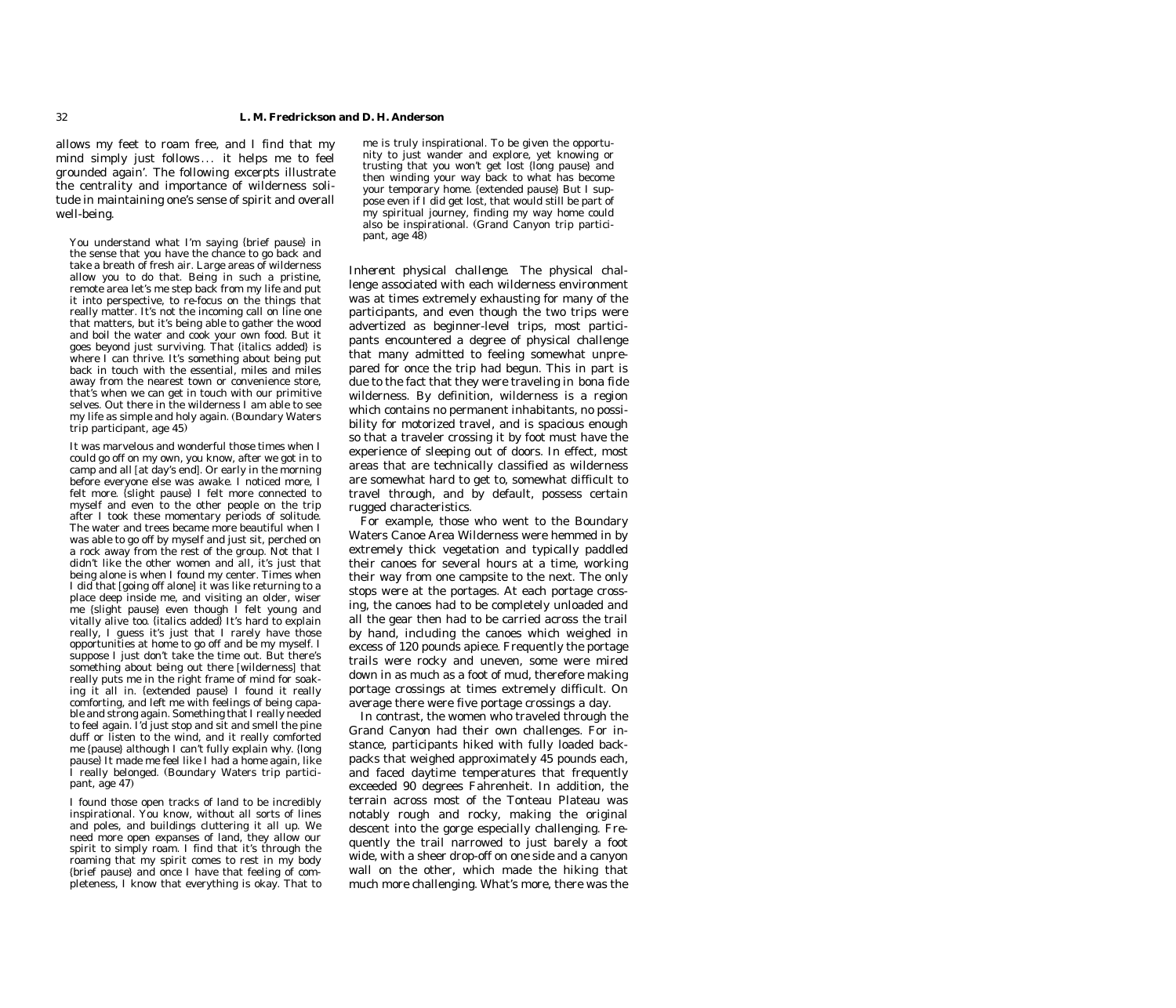constant threat of not being able to find potable water at the next intended camping spot.

Despite the physical challenge that most wilderness travel presents, many of the participants claimed to have experienced a reawakening to their physical capabilities and a renewed sense of their bodies. Several found that once they overcame the psychological uncertainties they had about their physical abilities, and simply engaged themselves more fully in the challenge at hand, many were left with a sense of deep accomplishment, which invariably bolstered their self-confidence and self-esteem. For several women, regaining the sense of one's physical abilities was one of the primary dimensions of what several defined as 'spiritual'. And correspondingly, several suggested that having the opportunity to fully indulge in the more physical sides of their nature, say, rather than the intellectual, in itself was spiritually inspirational. It was discovered that several of the women had participated in some form of sport or recreation when they were younger. However, many had fallen away from this type of physical activity as they had gotten older, and most of the participants had not undertaken anything quite so physically challenging in many years. So for many, the physical challenge that is inherent to most wilderness travel offered many of the participants a chance to re-experience their physicality, and in return, many were left feeling deeply empowered by the experience.

I can't even fully capture in words what happened to me when I was out there. The first day when I looked out over the lip of the canyon and looked down, and saw the trail that we were headed down, knowing that my knees were weak to begin with {brief pause} and my spirit as well, I thought to myself 'there's no way I can do that.' And yet five days layer, my body incredibly tired, I felt more alive than I had in all my life. The sense of accomplishment I felt was really inspirational  ${{p}$ ause} and it helped me to come back and face what was waiting for me back here [home]. But it's not just that  $I$  felt physically healthier {brief pause} and still *do* [italics added] but what's happened is that I feel more balanced and secure. It's like that was the spark I needed to feel competent and able to handle my life again. It sparked a flame inside me that I can't remember feeling since I was a young girl ... It's like the spirit is burning deep inside me again, and I'm looking at my life a little differently ... I wouldn't give it up for anything. It got the flame burning inside me again, and it's burning bright.  $(Grand$  Canyon trip participant, age  $42)$ 

You know you ask me about the most meaningful part of my trip, and I can't really isolate any one thing (slight pause) it's too hard to pull it apart like that. But one of the things that comes to mind was just knowing that I was able to do it. You know, being able to carry a canoe like that and putting up with the rough weather. God, I hadn't done anything like that in years and I was really a bit scared that I wouldn't make it or that the group would have to turn back because of my back or my knees giving out, or something. {pause} I remember that one morning when we pulled away from shore ... And we only paddled for a little while and when we got to the portage and saw that it was a mud wallow [sic] I remember thinking, 'what am I doing here?' But you know, we all just dealt with it, pulled the gear out of the boats, pulled each other out of the boats, chipped in, trudged through the mud, and just dove into the moment. I mean hauling all our stuff with us and sinking into a routine, a rhythm, so it wasn't such a chore and my body held up through it all. {trailing off} It still hangs with me. (Boundary Waters trip participant, age 49.

I was scared to death ... the whole time we were traveling down this fear was right below the surface. At points there would be a wall, and I would say to myself, 'I'm going down.' My biggest fear was if my pack hit the wall, I would fall over the edge. So it was really a survival thing for me. I cried a few times and just had to stop, and didn't know if I could go on. But the feeling when I finally reached the top (brief pause), was overwhelming! I mean, to know that I had succeeded was so empowering. (long pause) While we were on the hike portion itself, which was mostly extreme drops or extreme rises, I couldn't look at anything much else because I didn't trust my knees. I looked down most of the time. Every step I had to look where I was going. It was not an enjoyable or truly relaxing trip, yet it was (brief pause), very empowering. I proved to myself that I could do some things that I didn't think I could do. And through the pain and fear, I discovered my body was stronger than I had thought it was. (Grand Canyon trip participant, age  $47$ )

### *Wilderness as spiritual inspiration*

As previously mentioned, most study participants addressed the two key interview questions in a very global way, frequently interchanging thoughts about the more *meaningful* aspects of their wilderness experience with the thoughts and feelings they had about the metaphysical construct of 'spirituality', and that which is perceived as spiritually inspirational. It was very typical that after hearing the second key question which read: 'Could you give me a brief description of the word spiritual as you understand and define it for yourself, as well as the word spirituality?', most participants would then relate their ideas about 'spirituality' and 'that which is spiritual' back to what they had interpreted and defined as *meaningful*.

Moreover, personal definitions for the word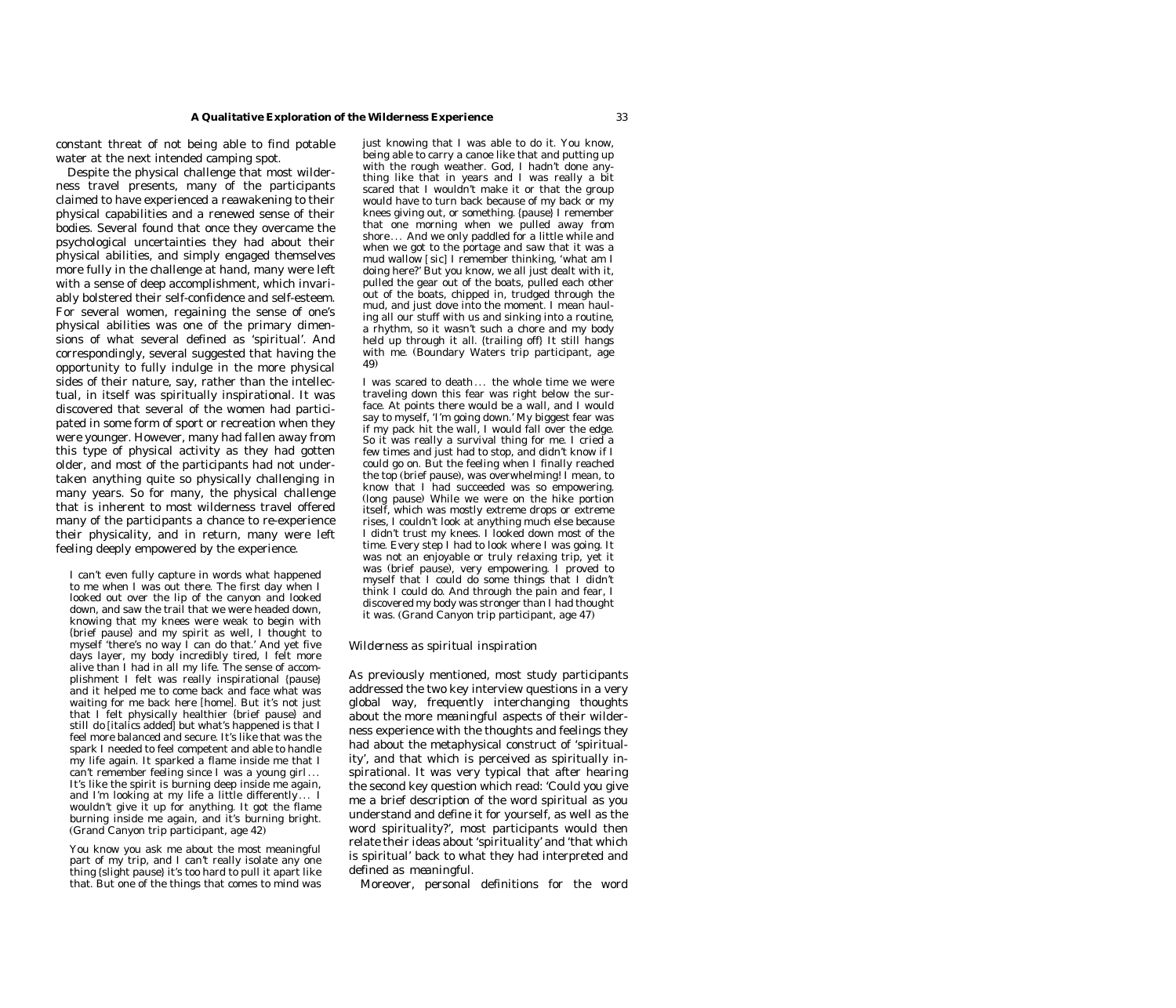|             | TABLE 3                                              |
|-------------|------------------------------------------------------|
|             | Characteristics common to spiritual and spirituality |
| nancione of | Foolings associated                                  |

 $\blacksquare$ 

| Dimensions of<br>spiritual and spirituality | <b>Feelings associated</b><br>with spirituality |
|---------------------------------------------|-------------------------------------------------|
| Ineffable                                   | <b>Empowered</b>                                |
| Intangible                                  | Hopeful                                         |
| <b>Centering force</b>                      | Grounded and secure                             |
| <b>Heightened sensory awareness</b>         | <b>Wonder and awe</b>                           |
| Timelessness                                | <b>Humility</b>                                 |
|                                             |                                                 |

'spiritual' and 'spirituality' varied among the participants. However, there were a number of common characteristics and attributes that many participants attributed to these two metaphysical constructs (Table 3). For instance, when describing what they felt to be 'spiritual', many of the participants expressed that it was something beyond words, or more accurately, that words simply could not adequately capture what it was when they were fully experiencing their own spirituality. This seems to indicate that there is a certain ineffability and intangibility that marks or delineates those experiences that are more 'spiritual' in nature, as opposed to those that are more ordinary. In addition, participants frequently claimed to have experienced a certain heightened sensory awareness when describing the more spiritually inspirational qualities of their trip. Moreover, several participants claimed to have experienced a momentary loss of the passage of time when encountering that which they found to be spiritually inspirational.

More often than not, participants had a rather broad definition of the words 'spiritual' and 'spirituality', but their self-definitions and descriptions were certainly not centered around the concept of an organized religion. In general, the participants had a broader understanding of spirituality, and although some participants' outlooks had been shaped or influenced by traditional religions at an earlier stage in their lives, none were currently following any regular religious faith practice.

The following quotes seem to fully capture the complexity of emotions and cognitive dimensions that participants felt in response to the more spiritual dimensions of their wilderness experience. More specifically, the following quotes illustrate the rich array of biophysical and social setting attributes that spiritually inspired many of the participants.

It was stopping for a moment and looking up to see the full moon rising, and having a sense of timelessness. I felt a complete merging with the surrounding environment. Instead of sitting back and

observing it [the landscape], it's like I was moving into it in some way {brief pause} or rather it was moving into me. I couldn't deny its effect on me. I suppose what I experienced was transcendence pause4 loosing myself into my surroundings. It was expansive and at first I was afraid and then deeply comforted and filled with a sense of complete peace. (Grand Canyon trip participant, age 50)

Spiritual to me is getting in-touch with the life-force that is inside of every one of us, yet it is much larger than each of us as individuals. I express my spirituality when I am deeply in-tune with the forces of nature and feel a certain interconnectedness with all other living things—that is when  $I$ am experiencing my spirituality to the fullest. {brief pause} You know that one day, when we hiked down into that canyon and came upon the skull with the huge curly horns, I felt something incredibly powerful about that place, but I couldn't hold it in my hands, I could just sense it in the air ... It was powerful, and the feeling of that particular place was almost palpable. I mean I got a sense of how we as humans fit in {brief pause} sometimes, and don't really belong at others... there was a certain reverence that just seemed to envelope everybody and the entire canyon. And it was at that very moment that I felt a kind of opening, somewhere deep within me. It was a bit scary, but it also felt very comforting. It was like the earth itself was holding me in a spell, and I felt nourished way deep down inside {long pause}. Yeah, so I guess you could say that spirituality to me is being in-tune with and respectful of the earth's rhythms. (Grand Canyon trip participant, age 53.

To be calm, and to just be centered in myself and to relax and not get excited about a whole lot of stuff. I guess, that's it for me. Yeah, the feeling of being totally self-assured and comfortable within the great scheme of things . . . If I want to get a sense of my own spirituality or a sense of self, I want to go outdoors. And what often happens is that as I become familiar with a particular place, I also become re-familiarized with myself and how I fit with the rest of the world. Yeah, I want to go somewhere where there's trees and water {brief pause}. But it's not like I want to connect with something else, its that I want to connect with myself, and once I do that, then I *am* {italics added} connected with something larger than myself. For me to experience 'that which is spiritual' {momentary laugh}, it has to be nature, with water, with trees. Some people believe in a god, but I don't. I don't believe there is someone out there for us. God is not out there looking out for me, it's really about me coming here to myself and discovering my aliveness [sic] in Mother Nature. (Boundary Waters trip participant, age  $46$ .

To briefly summarize, most participants described these two different places as being spiritually inspirational primarily in terms of a rich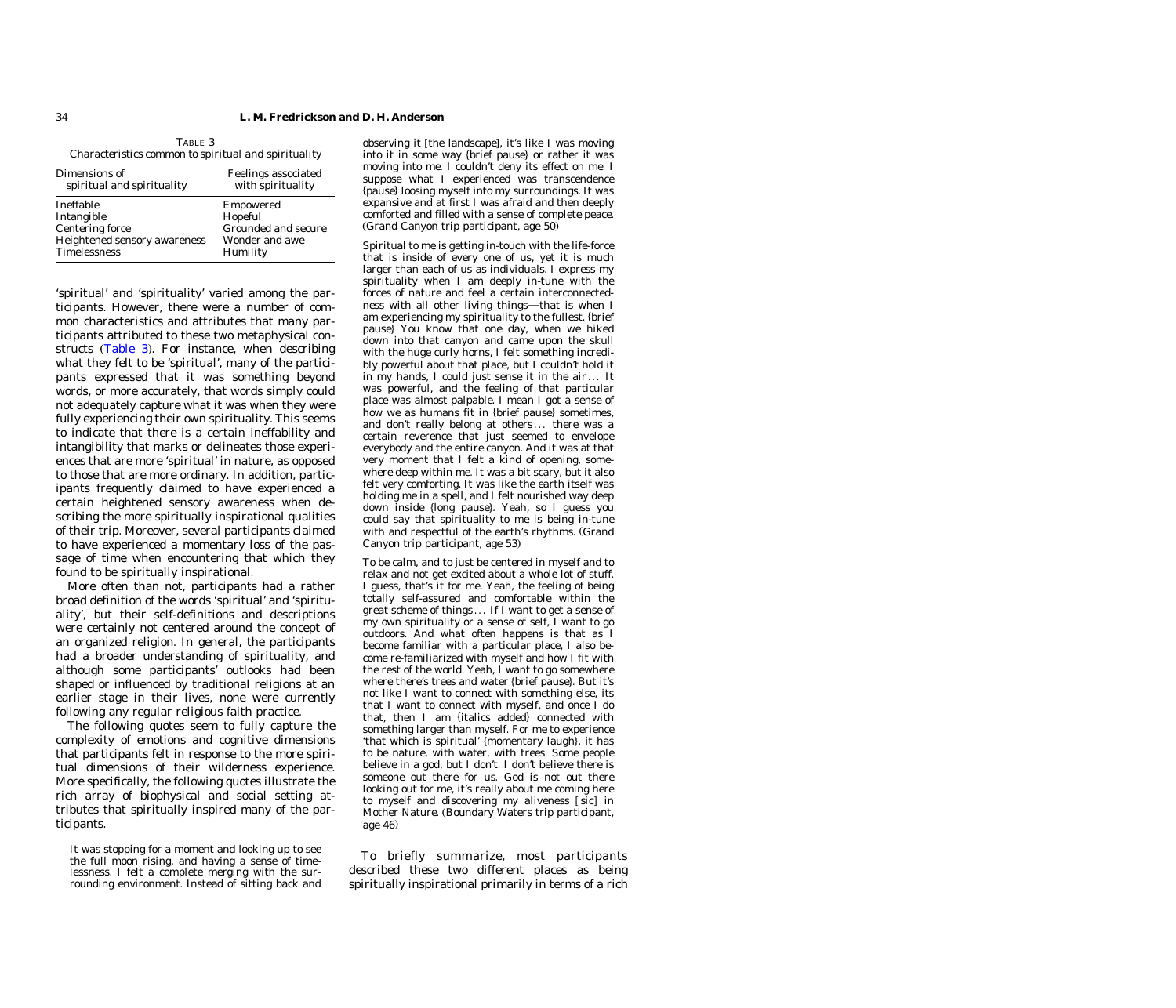combination of biophysical and social attributes. Moreover, these two different wilderness settings were viewed as spiritually inspirational not only because of the particular flora or fauna that characterized each area, but perhaps more importantly, because of the positive interpersonal interactions that had occurred in each of the all-women's group. As one participant stated, the setting 'came alive' when the participants were sharing their life stories around the camps at night, and some participants even claimed that this small-group sharing was a subset or dimension of what they defined as 'spiritual' for themselves.

In trying to identify the particular biophysical attributes that rendered each wilderness site as spiritually inspirational, something interesting arose when comparing the participants' aggregate responses to the first key question with the aggregate responses to the second key question. More specifically, when comparing the aggregate responses to the first key question, which was aimed at getting an understanding of what had added meaning to their wilderness experience, participants who backpacked through the Grand Canyon more frequently spoke about individual features of the biophysical environment than did participants who traveled to the Boundary Waters. Those participants who traveled to the Boundary Waters typically referred to the natural environment as more of an organistic whole, rather than as a collection of individual biophysical elements (Tables 4 and 5). In effect, Boundary Waters participants interpreted

the environment as more of a gestalt, so to speak, and less frequently focused in on any one particular environmental feature over another. Perhaps this has something to do with the fact that when in the Boundary Waters there is little topographic relief, and therefore, little or no opportunity for taking in a panoramic vista. In contrast, much of the landscape in the Grand Canyon is characterized by sweeping panoramic vistas which have been created by the extensive erosion and geologic up-lifting that has occurred in that area over hundreds of thousands of years.

In summary, the lived-experience of each participants' wilderness place was a rich combination of being in *bona fide* wilderness. Perhaps it was that the sheer vastness and expansiveness of the wilderness environment conditioned a more emotional and psychological-spiritual understanding of the experience overall. However, one cannot deny the positive effect that the overall social dynamics and group bonding had on most of the participants.

### **Discussion**

This study suggests that the way in which individuals react to and interpret the natural environment is a multi-faceted phenomenon, and the ways in which various individuals derive or attach *meaning* from various landscapes is equally complex. Additionally, this study found that the person-place interaction is a somewhat dynamic phenomenon,

|               |                     |   |   | <i>Most meaninguil aspects of trip experience</i> |   |   |  |    |    |
|---------------|---------------------|---|---|---------------------------------------------------|---|---|--|----|----|
|               | Key thematic codes† |   |   |                                                   |   |   |  |    |    |
| Participants* |                     | 2 | 3 | 4                                                 | 5 | 6 |  | 8  |    |
|               |                     |   |   | 15                                                |   |   |  | 16 | 13 |
|               |                     |   |   | 18                                                |   |   |  | 12 | 14 |
|               |                     |   |   | 18                                                |   |   |  | 15 | .4 |
|               |                     |   |   |                                                   |   |   |  |    | 12 |
|               |                     |   |   | 16                                                |   |   |  | 13 | 12 |
|               |                     |   |   | 21                                                |   |   |  | 13 |    |
|               |                     |   |   | 24                                                |   |   |  | 14 |    |
|               |                     |   |   | 26                                                |   |   |  | 17 | ١O |
|               |                     |   |   | 23                                                |   |   |  | 14 |    |
|               |                     |   |   | 27                                                |   |   |  | 16 |    |
|               |                     |   |   | 26                                                |   |   |  | 15 |    |
|               |                     |   |   | 25                                                |   |   |  | 12 | l0 |

TABLE  $\frac{4}{1}$ *Most meaningful aspects of trip experience*

\*Participants A–E are participants to the Boundary Waters Canoe Area Wilderness; F–L are participants to the Grand Canyon.

 $\dagger$ 1 = context; 2 = perspective that is bound to the setting; 3 = general perspective; 4 = features of the natural environment;  $5 =$  events;  $6 =$  activities;  $7 =$  strategies;  $8 =$  relationships; and  $9 =$  feelings.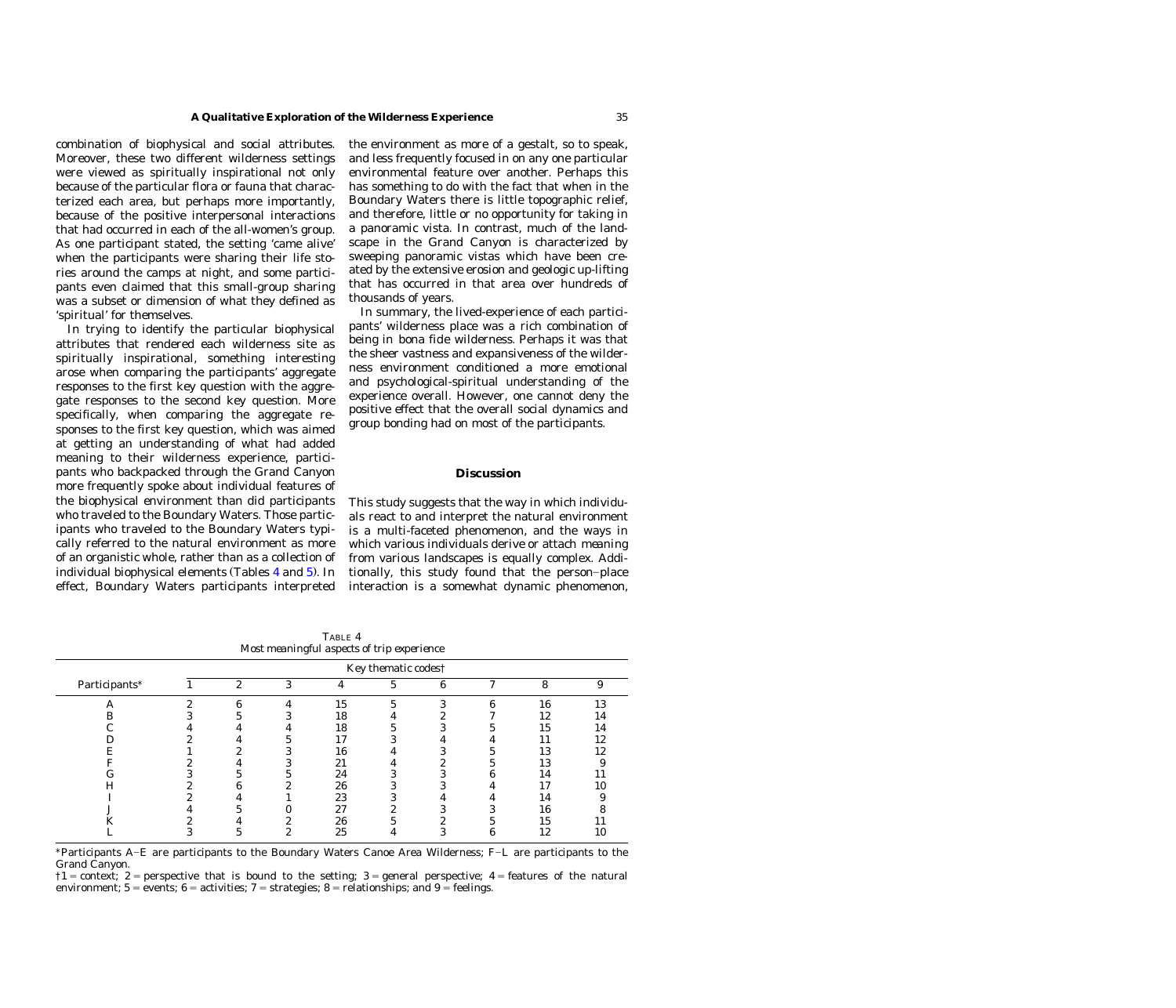#### <span id="page-15-0"></span>36 **L. M. Fredrickson and D. H. Anderson**

|              | Key thematic codes† |                  |   |        |   |   |    |   |   |
|--------------|---------------------|------------------|---|--------|---|---|----|---|---|
| Participant* |                     | $\boldsymbol{2}$ | 3 | 4      | 5 | 6 | r. | 8 | 9 |
|              |                     |                  | ົ | 16     |   |   |    |   |   |
|              |                     |                  |   | 16     |   |   |    |   |   |
|              |                     |                  |   | 17     |   |   |    |   |   |
|              |                     |                  |   | 17     |   |   |    |   |   |
|              |                     |                  |   | 18     |   |   |    |   |   |
|              |                     |                  |   | 16     |   |   |    |   |   |
|              |                     |                  |   | 17     |   |   |    |   |   |
|              |                     |                  |   | 16     |   |   |    |   |   |
|              |                     |                  |   | י י    |   |   |    |   |   |
|              |                     |                  |   | $\sim$ |   |   |    |   |   |
|              |                     |                  |   | 18     |   |   |    |   |   |
|              |                     |                  |   | r,     |   |   |    |   |   |

| TABLE 5                                                                          |  |  |
|----------------------------------------------------------------------------------|--|--|
| Categorical themes contributing to spiritually inspirational aspects of the trip |  |  |

\*Participants A–E are participants to the Boundary Waters Canoe Area Wilderness; F–L are participants to the Grand Canyon.

 $\dagger$ 1 = context; 2 = perspective that is bound to the setting; 3 = general perspective; 4 = features of the natural environment;  $5 =$  events;  $6 =$  activities;  $7 =$  strategies;  $8 =$  relationships; and  $9 =$  feelings.

one that is multi-dimensional, which confirms earlier work by Tuan  $(1976)$  and others  $(Relph, 1976;$  $(Relph, 1976;$  $(Relph, 1976;$ [Seamon,](#page-18-0) 1984; [Fishwick](#page-18-0) & Vining, 1992). Moreover, the results of this study suggest that the social dimensions that characterize the person-place interaction, and in this instance the wilderness place setting, are equally as important to consider in determining the *meaning* that one derives from a particular place. In that, this study found that the affective appeal of a particular place setting has as much to do with the social interactions that occur there, as with the overall visual appeal of the landscape itself. In effect, this study showed that the social dynamics between group members played a large part in interpreting the wilderness place setting as spiritually inspirational, and in turn, the wilderness experience itself was also heavily influenced by the interpersonal interactions that had occurred within each of the two place settings. That is not to say that the participants did not interpret certain biophysical features of the environment as spiritually inspirational *per se*, it is just that most participants could not so easily isolate and speak about the importance of the various biophysical features of the place setting without also addressing the more social aspects of the place setting as well.

In addition, in view of the fact that much of the past research on person-place interactions has relied heavily on numerical scaling systems in determining an individual's preference for a particular landscape, this study went beyond the traditional approach and built a more comprehensive and wholistic understanding of the person-place interaction. Whereas these types of numerical scaling systems tend to rely heavily on visual cues in determining landscape preference and, in so doing, miss much of the other sensory cues that enrich and enliven the place setting, this study confirmed that it was a rich array of visual, auditory, olfactory, gustatory, and kinesthetic cues that made the place setting itself come 'alive', and hence, was interpreted as spiritually inspirational.

What's more, it was discovered that precisely *how* the visual components of each place setting hung together to form a complete 'picture' was perceived quite differently by the two groups of participants. For instance, it was found that the individuals who visited the Boundary Waters visually assessed their environment as more of a gestalt, whereas the Grand Canyon participants paid closer attention to individual biophysical features of the landscape. Perhaps this is due in part to the fact that the desert landscape itself is somewhat sparse and barren, and in some respects the eye is simply drawn to the single, isolated feature such as a lone-standing acacia bush simply as a way of 'punctuating' an otherwise indistinguishable landscape. This, in effect, encourages the individual to focus more specifically on individual features of the landscape itself. More specifically, the eye might 'train' the individual to become more observant of a single isolated feature of the landscape merely as a means of successfully navigating through an otherwise inhospitable environment. For instance, when in the Grand Canyon there is virtually no vegeta-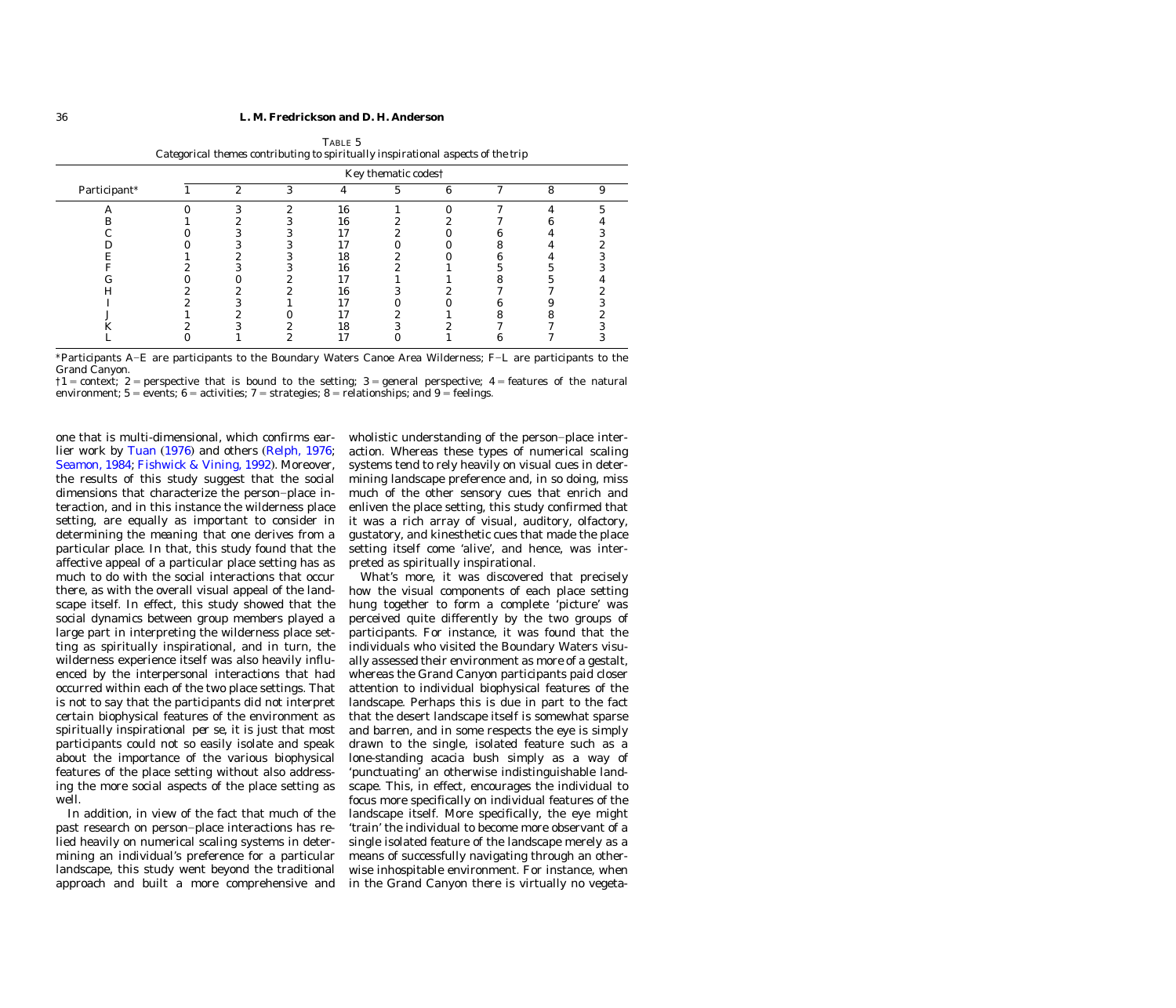tion that would block one's view, and therefore one has the ability to locate themselves in relation to some distant point on the far horizon, and likewise, to successfully reach that particular point on the horizon as long as one keeps track visually of the sparse biophysical features that mark the landscape and act as navigational cues.

In contrast, because the Boundary Waters are so densely vegetated, barring the lakes and streams, the only opportunity for any kind of panoramic view or placing oneself in relation to a fixed point on the horizon is when one is in a canoe on the water. And then, typically, the land itself appears as a 'wall of green' as one participant stated, rather than as individual plants and trees. Time and time again, the verbal descriptions taken from the participants who went to the Boundary Waters described the biophysical features of the wilderness environment as if they were an entire composition, rather than as a collection of individual stanzas and notes. Yet despite this difference, both wilderness environments filled the participants with a deep sense of belonging and spiritual inspiration.

Furthermore, in terms of the geological outlay and the biophysical features that characterize each of these particular wilderness areas, the two settings vary greatly. One is a vast desert landscape, the other, essentially a forest primeval. The only similarity between these two environments is that they are both technically classified as 'wilderness'. Whereas the Wilderness Act of 1964 legally defines wilderness as land that has been unmodified by human action (which in effect limits the types of activities that can occur there, in addition to restricting the types of service facilities available. this was in fact the most fundamental aspect of the trip itself that provoked a more contemplative and self-reflective examination of the experience overall  $\theta$  —that the whole thing took place in an unmodified, untamed, and wild area.

Furthermore, in trying to establish a clear linkage between various place-related concepts, the wilderness experience, and the spiritually inspirational qualities of the setting itself, it became clear that there were certain aspects of the participants' experiences that closely paralleled the 'place attachment' and 'sacred space' phenomena. In that, at some level, most participants developed a deep sense of identification and 'at-homeness' with the place they had visited, primarily because they had immersed themselves so directly and immediately into the natural environment itself. Again, this seems to underscore the importance of being in *bona fide* wilderness, where there is very little mediating an especially close and intimate encounter with the sheer powers of nature. By far it was the wild and untamed aspects of the wilderness environment that spoke to most participants at a very deep level, and left them open to perceiving the place as more of a transcendent reality.

Furthermore, by what the participants said in their individual interviews, it appears that several of them might have experienced something quite similar to that of a religious experience. The religious experience is typically characterized by a sudden illumination of individual consciousness, where the experience itself is somewhat fleeting or momentary and lacks specific content, yet leaves the individual with an overwhelming feeling of having made contact with a power much greater than the self (Eliade, 1961). Typically, what ensues is an intense and pressing recognition of one's insignificance in the larger cosmos and a heightened recognition of the interrelatedness of all life-forms, ultimately leading to feelings of peace and humility. It is said that this type of experience is the manifestation of 'sacred power', and when one makes contact with 'sacred power' it is a self-transcending experience which carries the mind to the edge of its limited understanding. When this type of experience occurs it could be said that one has come into 'sacred space', and as  $G$ raber  $(1976)$  suggests, wilderness is the ideal medium from which to experience sacred power. Furthermore, it could be said that wilderness helps humans to achieve transcendence by putting them in a receptive mood for contact with 'sacred power'. In this specific instance, it appeared that the vastness of the wilderness and the total immersion into it served to remind the participants of the vastness of the universe and the cosmos, and one's place within it. For these 12 women it was the sheer expansiveness of the landscape that presupposed any type of spiritual self-investigation. Moreover, it was the unexplored land beyond the crest of the next canyon wall, or the unnamed lake beyond the next bend in the river that lead to questions about the 'unknown', and the ultimately 'unknowable', which pulled them deeper into the depths of sacred power. Yet, it is important to note that not all participants professed to having a religious experience *per se*. However, study results clearly indicate that most participants were definitely moved to new spiritual heights as a result of their wilderness experience.

Furthermore, from study results it also seems that for many of the participants this was a very authentic experience itself, not merely a superficial 'guided tour', which frequently leaves the visitor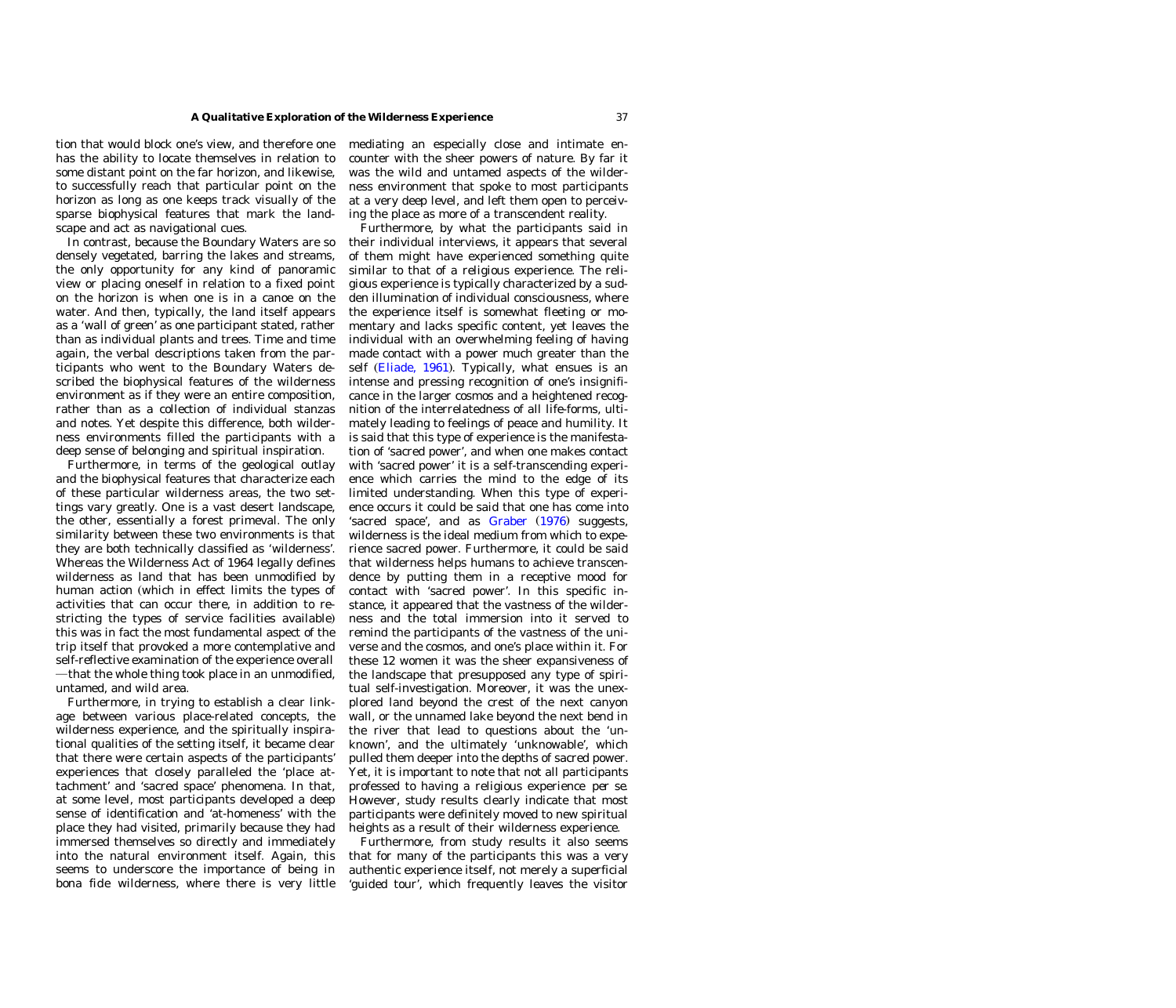captivated on site, but scrambling to remember specific details of a particular place soon after the visit has ended. Instead these women got down into the thick of the environment and experienced it first-hand, and because of it many developed a deep sense of identification with the place itself. This seems to support earlier work of Relph (1976), who claimed that the authentic place experience is one where the individual not only forms a deep sense of identification with the place, but moreover, develops a real 'feel' for the place.

Likewise, this study confirms what [Seamon](#page-18-0) (1979,  $1987$ ) depicts as the 'insideness-outsideness' dynamic of the authentic place experience. Seamon states that as the individual becomes more familiar with the particulars of the place, one becomes part of the place itself, moving from a position of being 'outside' the biophysical and social dynamics that characterize a particular place to that of being on the 'inside'. In this case, these 12 women did in fact move through this 'insideness-outsideness' dynamic by carrying backpacks through intense heat across treacherous desert terrain, or paddling for hours on-end, then carrying canoes, paddles and gear across precarious portage trails, all the while stitching themselves more securely to the social fabric that characterized each place. And perhaps it was then that these 12 participants were able to seriously reflect upon and contemplate life's deeper meanings and get in touch with their spiritual selves. But the question still remains, which comes first, the individual feeling emotionally secure within their social setting, or the individual feeling secure within their biophysical environment which then enables the individual to feel more self-secure within their social situation( $s$ )? To be certain, the person-place interaction is a dynamic and multifaceted phenomenon.

To summarize, this study strongly suggests that it is a unique combination of biophysical, social, and managerial attributes that coalesce and give some sense of meaning to the overall landscape, and likewise, for the wilderness experience. Similarly, it is a unique combination of social interactions and landscape characteristics that render a place as spiritually inspirational, at least for these particular women. And although this study cannot be generalized too broadly beyond the 12 participants, this study does indicate that recreational experiences in a wilderness setting have the distinct potential to positively enrich the lives of those who take to the 'wild'. The beneficial aspects of wilderness recreation include not only the potential for physical and emotional growth, but moreover the opportunity to grow spiritually. What's more, once participants are faced with questions about one's own spirituality, and begin to contemplate and define their own conceptualization of 'that which is spiritual', they may find unique opportunities in their everyday lives of ways to enhance their spiritual growth.

Yet, if we want to broaden our understanding of the more qualitative dimensions of the person-place interaction and of 'place' as a source of spiritual inspiration, and also deepen our understanding of the wilderness experience as a phenomenon in itself, it seems both prudent and wise to pursue this type of qualitative inquiry with other subsets of the general population. For example, we might get a more complete and comprehensive understanding of the relative importance that gender plays on positive group dynamics and on one's understanding of 'place' as a source of spiritual inspiration if we were to include a mixed-gender group or an all-male group in future studies. It would seem likely that there are similarities between a mixedgender group or an all-male group in terms of the biophysical elements of the landscape that give rise to spiritual inspiration, yet it would be interesting to explore and determine how important the social dynamics are in contributing to the spiritually inspirational qualities of the wilderness experience overall. To further investigate the more affective and qualitative dimensions of the wilderness experience across gender lines would make for fruitful future research. One might also focus the analysis on only *one* wilderness setting as opposed to two, having several different groups visit that one particular area, noting the similarities and distinctions that might arise from the different data sets.

What is unmistakable is that additional qualitative inquiry can surely enrich and enhance the current body of knowledge about person-place interactions and the wilderness experience, thus enabling us to create a more complete understanding of these complex phenomena. Furthermore, we must include various types of qualitative analysis in our on-going search to deepen our understanding of the long-term spiritual benefits accrued from various recreational experiences.

#### **Acknowledgements**

Partial support for this research was provided by the USDA Forest Service North Central Forest Experiment Station.